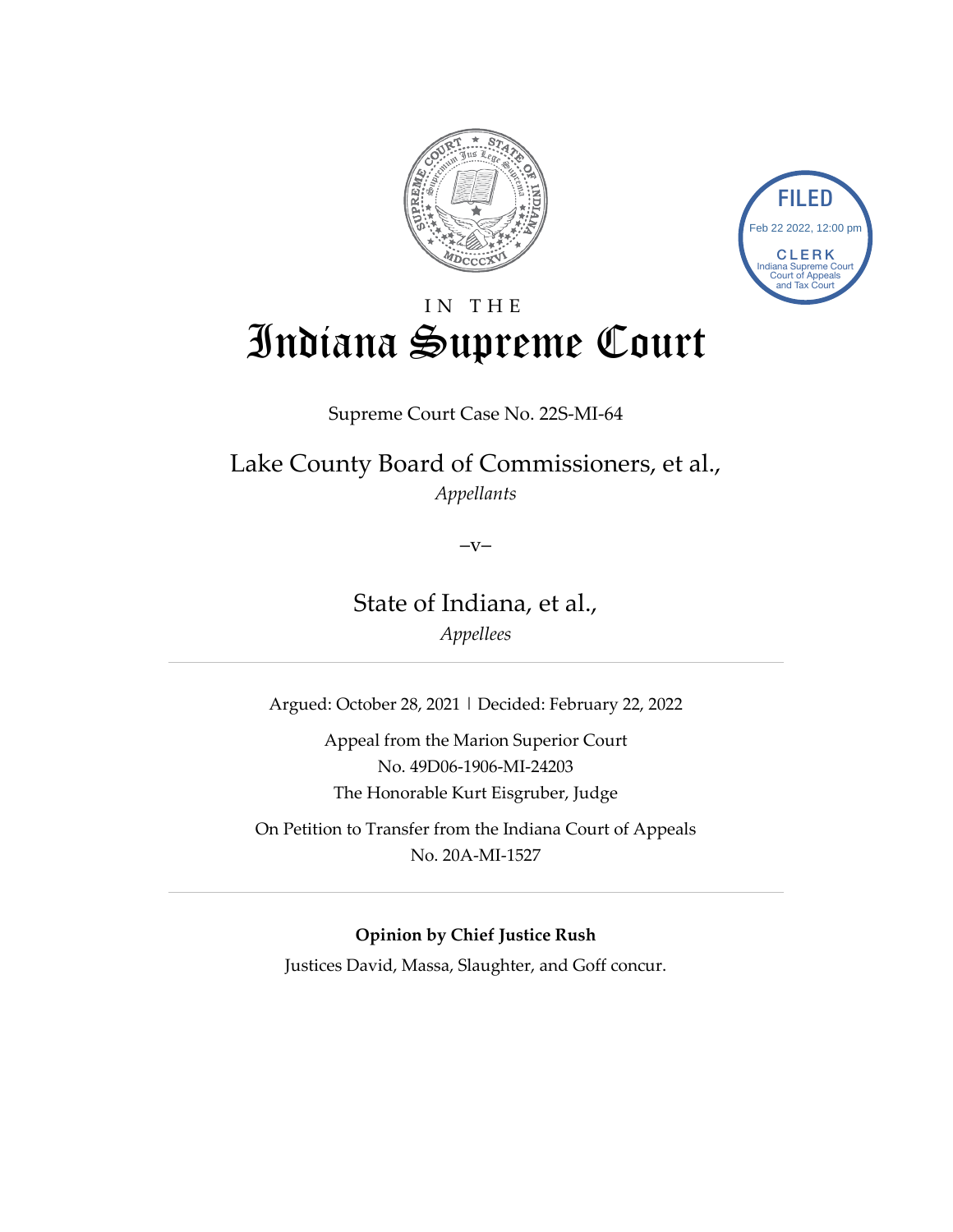#### **Rush, Chief Justice.**

"Probation officers shall serve at the pleasure of the appointing court and are directly responsible to and subject to the orders of the court." [Ind.](https://www.westlaw.com/Document/N45E3727080C811DB8132CD13D2280436/View/FullText.html?transitionType=Default&contextData=(sc.Default)&VR=3.0&RS=da3.0)  Code  $\S 11$ -13-1-1(c). This legislative determination reflects trial courts' inextricable link with probation officers. And because trial courts are units of the judicial branch of our state's constitutional system and thus state entities, that link is also with the State. *See* [Ind. Const. art.](https://www.westlaw.com/Document/N0EDA088080A911DB8132CD13D2280436/View/FullText.html?transitionType=Default&contextData=(sc.Default)&VR=3.0&RS=da3.0) 3, § 1; *id.* [art. 7,](https://www.westlaw.com/Document/N51D8C27080A911DB8132CD13D2280436/View/FullText.html?transitionType=Default&contextData=(sc.Default)&VR=3.0&RS=da3.0) § [1.](https://www.westlaw.com/Document/N51D8C27080A911DB8132CD13D2280436/View/FullText.html?transitionType=Default&contextData=(sc.Default)&VR=3.0&RS=da3.0)

Recognizing the connection between trial courts and probation officers, our General Assembly granted the judiciary primary authority over probation officers' employment. *See* I.C. §§ [11-13-1-1,](https://1.next.westlaw.com/Document/N45E3727080C811DB8132CD13D2280436/View/FullText.html?transitionType=UniqueDocItem&contextData=(sc.Category)&userEnteredCitation=I.C.+11-13-1-1) [-3,](https://1.next.westlaw.com/Document/N47CA5AE080C811DB8132CD13D2280436/View/FullText.html?navigationPath=Search%2Fv1%2Fresults%2Fnavigation%2Fi0ad62af00000017f1e250d779704e2d1%3Fppcid%3D0ca0c3aab6e94252be4749dd47f506e3%26Nav%3DMULTIPLECITATIONS%26fragmentIdentifier%3DN47CA5AE080C811DB8132CD13D2280436%26parentRank%3D0%26startIndex%3D1%26contextData%3D%2528sc.Search%2529%26transitionType%3DUniqueDocItem&listSource=Search&listPageSource=cd550acd5a9228304d0172582fed2bec&list=MULTIPLECITATIONS&sessionScopeId=728a173d73ad434df02d057fdc38b161d6760140aa7da20d24da7633ed01d1ba&ppcid=0ca0c3aab6e94252be4749dd47f506e3&originationContext=NonUniqueFindSelected&transitionType=UniqueDocItem&contextData=%28sc.Search%29) [-8,](https://1.next.westlaw.com/Document/N658C26205E4811E8B1B5CC4C5AFA2AA4/View/FullText.html?originationContext=documenttoc&transitionType=CategoryPageItem&contextData=(sc.Default)) [-9.](https://1.next.westlaw.com/Document/NB7EBB5D0CB7F11E3BAA7F0D342D41184/View/FullText.html?originationContext=documenttoc&transitionType=CategoryPageItem&contextData=(sc.Default)) And our precedent has consistently recognized that these officials are court employees. But counties are responsible for paying probation officers' salaries and certain expenses. *Id.* [§ -1\(c\).](https://1.next.westlaw.com/Document/N45E3727080C811DB8132CD13D2280436/View/FullText.html?transitionType=UniqueDocItem&contextData=(sc.Category)&userEnteredCitation=I.C.+11-13-1-1) This dual system of responsibility raises a question of first impression: for determining which entity is responsible for defending and indemnifying probation officers in a lawsuit, are these officials state or county employees?

Based on a close reading of the relevant statutes and caselaw, we hold that probation officers are state employees for purposes of [Indiana Code](https://www.westlaw.com/Document/NF04FC120722011EAB5A993E82E59B805/View/FullText.html?transitionType=Default&contextData=(sc.Default)&VR=3.0&RS=da3.0)  [section 4-6-2-1.5](https://www.westlaw.com/Document/NF04FC120722011EAB5A993E82E59B805/View/FullText.html?transitionType=Default&contextData=(sc.Default)&VR=3.0&RS=da3.0) which requires the Attorney General to defend state employees. And because the legislature has not required a different entity to pay for their legal representation, we conclude that this statute applies to probation officers.

### **Facts and Procedure**

In 2015, a Lake County probationer filed a complaint in federal court against the State of Indiana; Lake County, Indiana; the Lake County Board of Commissioners; several Lake County Superior Court judges; Director and Chief Probation Officer of Lake County's felony probation department Jan Parsons; and Lake County probation officer Miroslav Radiceski. The probationer alleged negligence, willful and wanton misconduct, and violations of her constitutional rights stemming from the misconduct of her probation officer, Radiceski.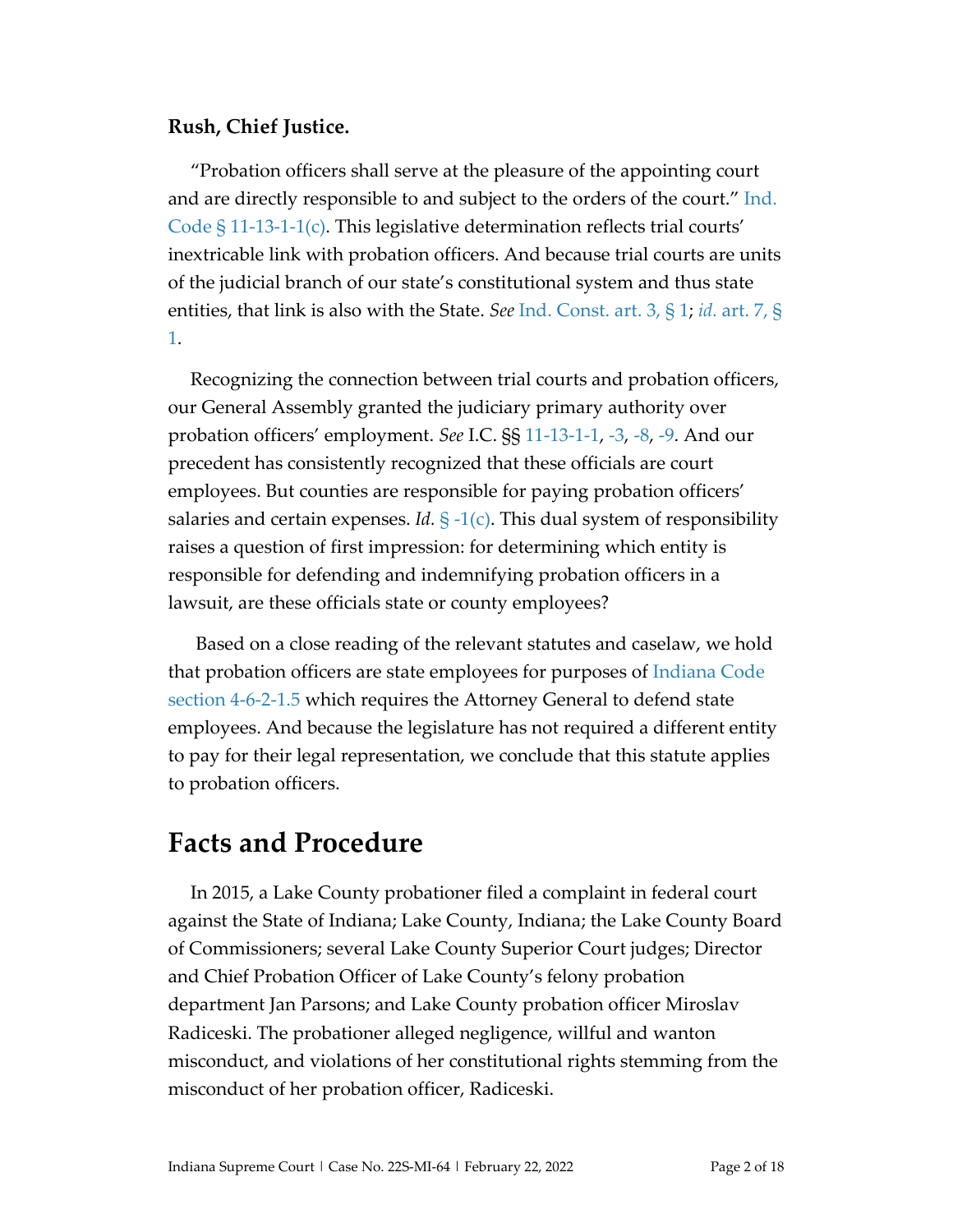The Lake County Board of Commissioners and the County Council (together "Lake County") subsequently asked the Office of the Indiana Attorney General to appear for and defend the two probation officers in the federal litigation, which is currently stayed pending the result of this action. The Attorney General refused, asserting that Lake County is responsible for defending the probation officers and for paying any judgment entered against them.

Four years later, after "multiple" requests for the Attorney General to defend the probation officers, Lake County filed a complaint in state court for declaratory relief and damages against the State and the Attorney General (together "State Appellees") as well as the Lake County judges, the Lake County Probation Department, and Parsons and Radiceski in their official capacities. Lake County sought a declaration that the trial court find, as a matter of law, that the probation officers are state employees, and thus, the State is required to defend them in the federal litigation, pay any resulting settlement or judgment, and reimburse Lake County for any costs and attorney fees incurred. The County then moved for partial summary judgment. The State Appellees' cross-motion asserted that the officers are county employees, so Lake County is responsible for both their representation and payment of any judgment against them. The trial court ultimately agreed with the State Appellees and granted them summary judgment.

Lake County appealed, and the Court of Appeals affirmed. *[Lake Cnty.](https://www.westlaw.com/Document/I6cd7cd90ad3b11eb915fdeac604a0531/View/FullText.html?transitionType=Default&contextData=(sc.Default)&VR=3.0&RS=da3.0&fragmentIdentifier=co_pp_sp_7902_1111) Bd. of Comm'rs v. State*[, 170 N.E.3d 1104, 1111 \(Ind. Ct. App. 2021\).](https://www.westlaw.com/Document/I6cd7cd90ad3b11eb915fdeac604a0531/View/FullText.html?transitionType=Default&contextData=(sc.Default)&VR=3.0&RS=da3.0&fragmentIdentifier=co_pp_sp_7902_1111) Lake County then sought transfer, which we now grant, vacating the Court of Appeals opinion. [Ind. Appellate Rule 58\(A\).](https://www.westlaw.com/Document/N2CFAA090B86211DBAEA4B60E7E39EF94/View/FullText.html?transitionType=Default&contextData=(sc.Default)&VR=3.0&RS=da3.0)

#### **Standard of Review**

We review summary-judgment decisions de novo. *[Perkins v. Mem'l](https://www.westlaw.com/Document/I482232d073bf11ea99df8ae889484d86/View/FullText.html?transitionType=Default&contextData=(sc.Default)&VR=3.0&RS=da3.0&fragmentIdentifier=co_pp_sp_7902_1234)  Hosp. of South Bend*[, 141 N.E.3d 1231, 1234 \(Ind. 2020\).](https://www.westlaw.com/Document/I482232d073bf11ea99df8ae889484d86/View/FullText.html?transitionType=Default&contextData=(sc.Default)&VR=3.0&RS=da3.0&fragmentIdentifier=co_pp_sp_7902_1234) "[S]ummary judgment is appropriate only when the designated evidence shows no genuine issue of material fact and the moving party is entitled to judgment as a matter of law." *Rogers v. Martin*[, 63 N.E.3d 316, 320 \(Ind.](https://www.westlaw.com/Document/Ib8a728609c8311e69822eed485bc7ca1/View/FullText.html?transitionType=Default&contextData=(sc.Default)&VR=3.0&RS=da3.0&fragmentIdentifier=co_pp_sp_7902_320)   $2016$ ); Ind. Trial Rule  $56(C)$ . The material facts here are not disputed.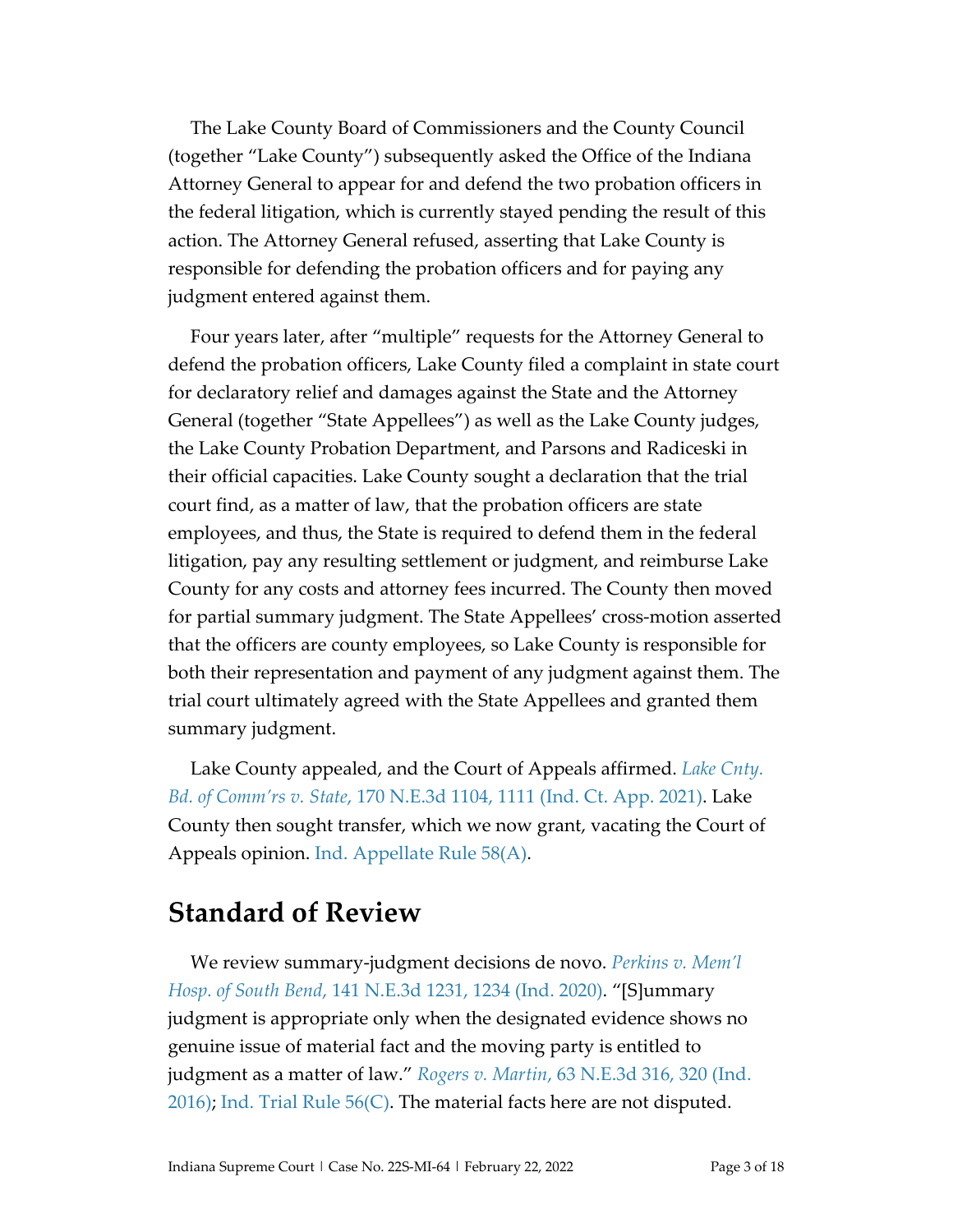## **Discussion and Decision**

The question before us today is whether, as a matter of law, the State or counties are responsible for a probation officer's legal representation. The answer to this question first turns on whether probation officers are state or county employees.

Lake County argues that probation officers are state employees and are therefore entitled to representation by the Attorney General under Indiana [Code section 4-6-2-1.5:](https://www.westlaw.com/Document/NF04FC120722011EAB5A993E82E59B805/View/FullText.html?transitionType=Default&contextData=(sc.Default)&VR=3.0&RS=da3.0)

Whenever any state governmental official or employee, whether elected or appointed, is made a party to a suit, and the attorney general determines that said suit has arisen out of an act which such official or employee in good faith believed to be within the scope of the official's or employee's duties as prescribed by statute or duly adopted regulation, the attorney general shall defend such person throughout such action.

The State Appellees contend that probation officers are not covered by the statute because they are county employees, pointing to [Indiana Code](https://1.next.westlaw.com/Document/N45E3727080C811DB8132CD13D2280436/View/FullText.html?originationContext=documenttoc&transitionType=CategoryPageItem&contextData=(sc.Default))  subsection  $11$ -13-1-1 $(c)$ , which requires counties to pay a probation officer's "salary" and "actual expenses necessarily incurred in the performance of their duties." And the State Appellees maintain that these expenses include legal expenses.

We agree with Lake County. Based on a review of relevant statutes and caselaw, we first hold that probation officers are state employees for purposes of [Indiana Code section 4-6-2-1.5.](https://www.westlaw.com/Document/NF04FC120722011EAB5A993E82E59B805/View/FullText.html?transitionType=Default&contextData=(sc.Default)&VR=3.0&RS=da3.0) We then hold, based on a plain reading of subsection  $11-13-1-1(c)$ , that "legal expenses" are not "actual expenses necessarily incurred in the performance" of a probation officer's duties. Accordingly, the general statute requiring the Attorney General to defend state employees applies to probation officers. We therefore reverse the trial court's grant of summary judgment to the State Appellees.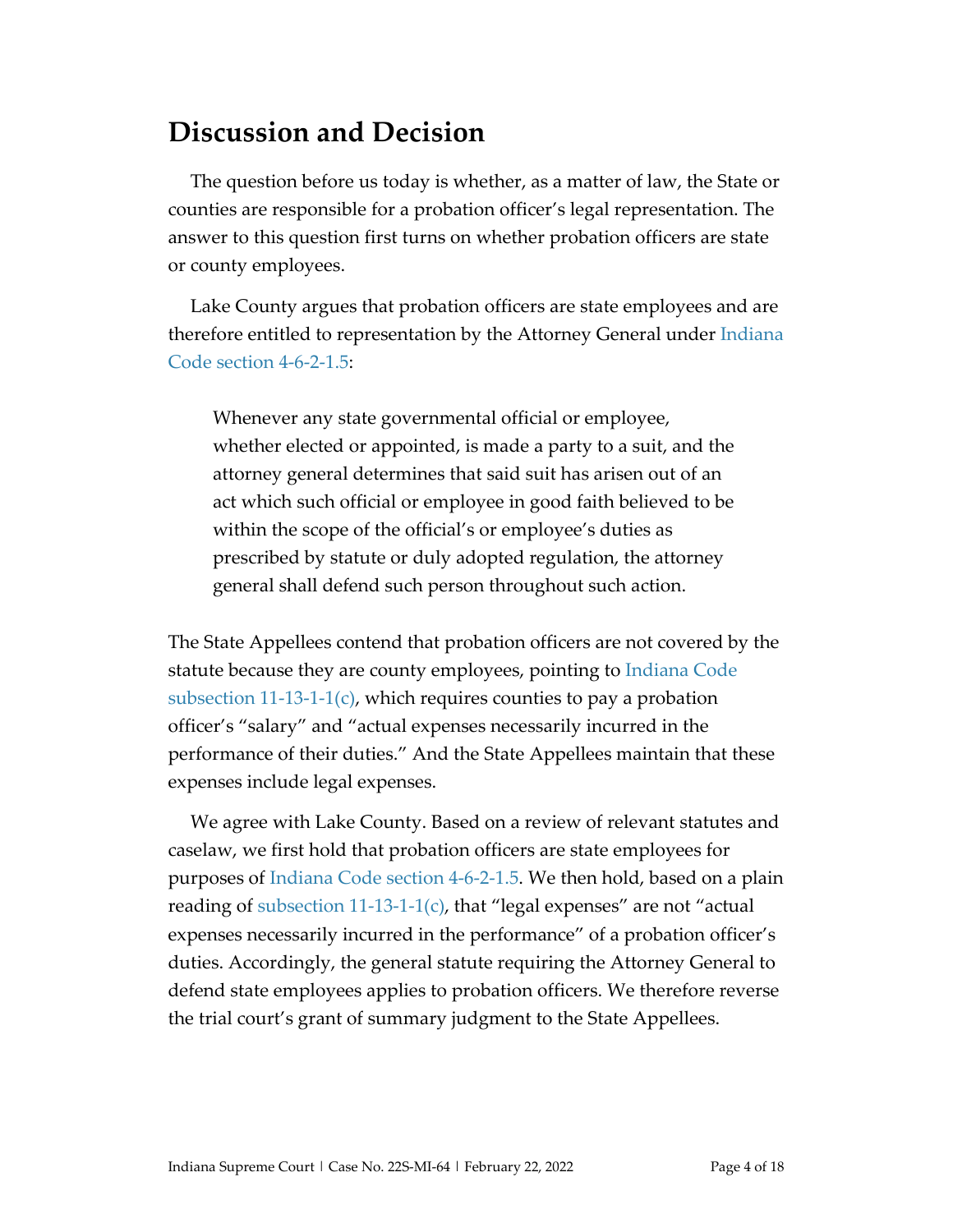## **I. Probation officers are state employees under Indiana Code section 4-6-2-1.5.**

Indiana's judiciary is a branch of our state's constitutional system. *See* [Ind. Const. art. 3, § 1;](https://www.westlaw.com/Document/N0EDA088080A911DB8132CD13D2280436/View/FullText.html?transitionType=Default&contextData=(sc.Default)&VR=3.0&RS=da3.0) *id.* [art. 7, § 1.](https://www.westlaw.com/Document/N51D8C27080A911DB8132CD13D2280436/View/FullText.html?transitionType=Default&contextData=(sc.Default)&VR=3.0&RS=da3.0) As units of the judicial branch, trial courts discharge their constitutional obligation to keep courts open for the administration of justice in part with the assistance of more than 1,500 probation officers statewide. *See [In re Madison Cnty. Prob. Officers' Salaries](https://www.westlaw.com/Document/I010b2e95d3bd11d983e7e9deff98dc6f/View/FullText.html?transitionType=Default&contextData=(sc.Default)&VR=3.0&RS=da3.0&fragmentIdentifier=co_pp_sp_578_501)*, [682 N.E.2d 498, 501 \(Ind. 1997\)](https://www.westlaw.com/Document/I010b2e95d3bd11d983e7e9deff98dc6f/View/FullText.html?transitionType=Default&contextData=(sc.Default)&VR=3.0&RS=da3.0&fragmentIdentifier=co_pp_sp_578_501) (citing [Ind. Const. art. 1,](https://www.westlaw.com/Document/N7567ABA080A111DB8132CD13D2280436/View/FullText.html?transitionType=Default&contextData=(sc.Default)&VR=3.0&RS=da3.0) § 12). Indeed, probation officers serve a vital role in our trial courts and are on the frontlines of ensuring public safety. They are the officials appointed to supervise, investigate, and report on the conduct of those assigned to probation. They also conduct prehearing and presentence investigations and help courts make pretrial-release decisions. In short, probation officers have an inseparable relationship with the judiciary—a state entity—which leads to our conclusion that probation officers are state employees. This conclusion is grounded in statutes and caselaw. We address each in turn.

#### **A. A plain reading of the relevant statutes supports that probation officers are state employees.**

Many years ago, our General Assembly created a complex system in which counties finance the operation of our state courts. *[J.A.W. v. State](https://www.westlaw.com/Document/I3cfc367ad3df11d99439b076ef9ec4de/View/FullText.html?transitionType=Default&contextData=(sc.Default)&VR=3.0&RS=da3.0&fragmentIdentifier=co_pp_sp_578_1150)*, [650 N.E.2d 1142, 1150 \(Ind. Ct. App. 1995\),](https://www.westlaw.com/Document/I3cfc367ad3df11d99439b076ef9ec4de/View/FullText.html?transitionType=Default&contextData=(sc.Default)&VR=3.0&RS=da3.0&fragmentIdentifier=co_pp_sp_578_1150) *aff'd in relevant part*, [687 N.E.2d](https://www.westlaw.com/Document/I2bd34d45d3c011d9a489ee624f1f6e1a/View/FullText.html?transitionType=Default&contextData=(sc.Default)&VR=3.0&RS=da3.0&fragmentIdentifier=co_pp_sp_578_1203+n.3)  [1202, 1203 n.3](https://www.westlaw.com/Document/I2bd34d45d3c011d9a489ee624f1f6e1a/View/FullText.html?transitionType=Default&contextData=(sc.Default)&VR=3.0&RS=da3.0&fragmentIdentifier=co_pp_sp_578_1203+n.3) (Ind. 1997). As part of this system, the legislature determined that the salaries and some expenses of probation officers—as an arm of the courts—should be paid by counties. I.C.  $\S$  11-13-1-1(c). It also ordered counties to provide these officials with benefits and holidays. [Ind. Code § 36-2-16.5-5.](https://www.westlaw.com/Document/NC5A9CDA0817811DB8132CD13D2280436/View/FullText.html?transitionType=Default&contextData=(sc.Default)&VR=3.0&RS=da3.0) But despite this system of county funding, the legislature prescribed probation officers' official duties and powers by statute, I.C. §§ [11-13-1-3,](https://1.next.westlaw.com/Document/N47CA5AE080C811DB8132CD13D2280436/View/FullText.html?navigationPath=Search%2Fv1%2Fresults%2Fnavigation%2Fi0ad62af00000017f1e250d779704e2d1%3Fppcid%3D0ca0c3aab6e94252be4749dd47f506e3%26Nav%3DMULTIPLECITATIONS%26fragmentIdentifier%3DN47CA5AE080C811DB8132CD13D2280436%26parentRank%3D0%26startIndex%3D1%26contextData%3D%2528sc.Search%2529%26transitionType%3DUniqueDocItem&listSource=Search&listPageSource=cd550acd5a9228304d0172582fed2bec&list=MULTIPLECITATIONS&sessionScopeId=728a173d73ad434df02d057fdc38b161d6760140aa7da20d24da7633ed01d1ba&ppcid=0ca0c3aab6e94252be4749dd47f506e3&originationContext=NonUniqueFindSelected&transitionType=UniqueDocItem&contextData=%28sc.Search%29) [-5,](https://1.next.westlaw.com/Document/N4A02227080C811DB8132CD13D2280436/View/FullText.html?originationContext=documenttoc&transitionType=CategoryPageItem&contextData=(sc.Default)) and mandated that they "serve at the pleasure of the appointing court," *id.* [§ -1\(c\).](https://1.next.westlaw.com/Document/N45E3727080C811DB8132CD13D2280436/View/FullText.html?transitionType=UniqueDocItem&contextData=(sc.Category)&userEnteredCitation=I.C.+11-13-1-1) It also made the Judicial Conference of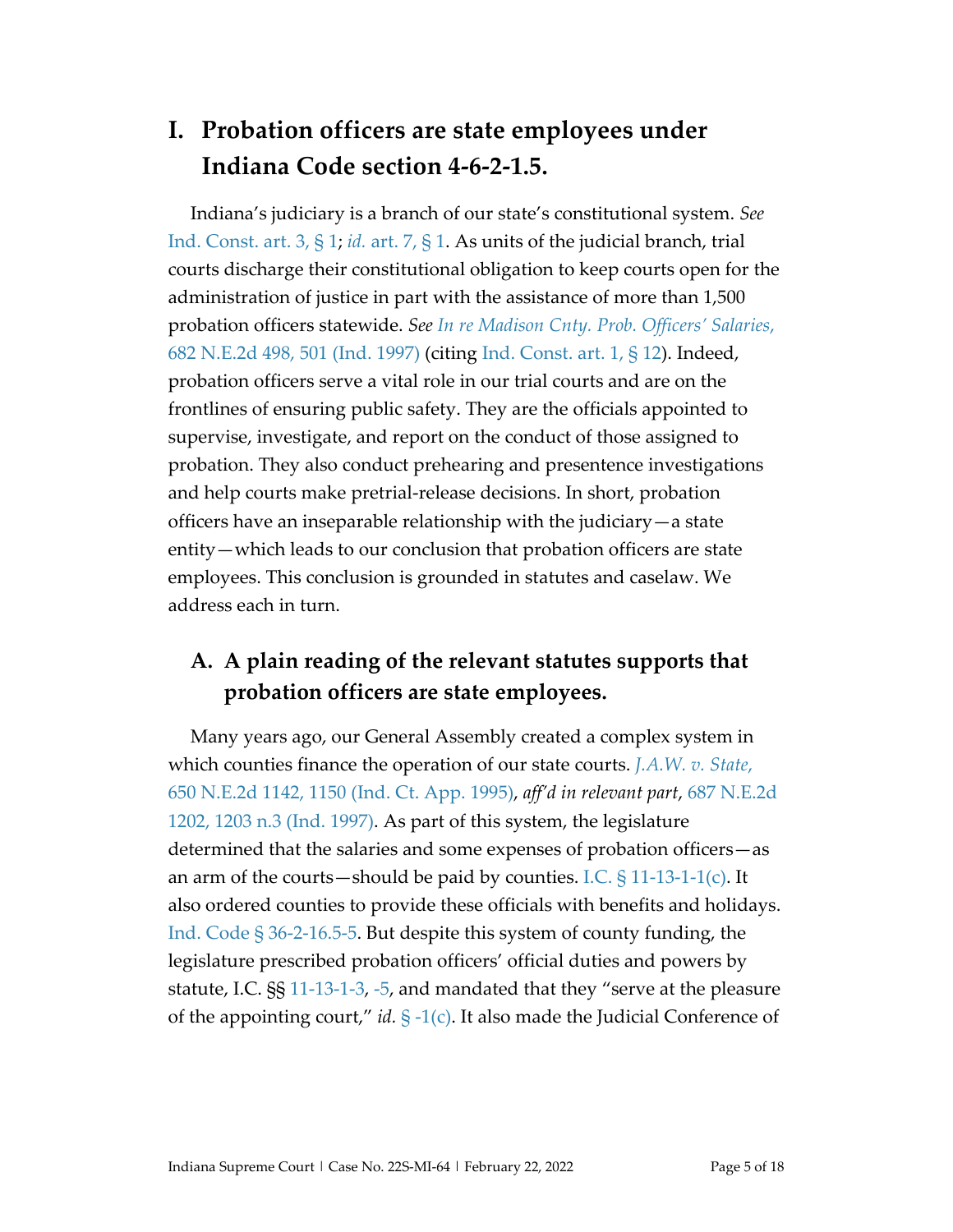Indiana[1](#page-5-0) —a statewide judicial entity—responsible for setting standards for the hiring, training, and supervision of probation officers, including setting their minimum compensation. *See id.* §§ [-1,](https://1.next.westlaw.com/Document/N45E3727080C811DB8132CD13D2280436/View/FullText.html?transitionType=UniqueDocItem&contextData=(sc.Category)&userEnteredCitation=I.C.+11-13-1-1) [-8,](https://1.next.westlaw.com/Document/N658C26205E4811E8B1B5CC4C5AFA2AA4/View/FullText.html?originationContext=documenttoc&transitionType=CategoryPageItem&contextData=(sc.Default)) [-9.](https://1.next.westlaw.com/Document/NB7EBB5D0CB7F11E3BAA7F0D342D41184/View/FullText.html?originationContext=documenttoc&transitionType=CategoryPageItem&contextData=(sc.Default))

A plain reading of these statutes establishes that probation officers are inextricably linked to the judiciary. We begin with an overview of four statutes, located in the chapter detailing "Probation Administration," that demonstrate this intricate connection.

First, [Indiana Code subsection](https://1.next.westlaw.com/Document/N45E3727080C811DB8132CD13D2280436/View/FullText.html?originationContext=documenttoc&transitionType=CategoryPageItem&contextData=(sc.Default))  $11-13-1-1(c)$  unequivocally declares that probation officers serve at the pleasure of and are responsible to trial courts. The full statute elaborates on this relationship:

(a) A court or division of a court authorized to impose probation shall appoint one (1) or more probation officers, depending on the needs of the court, except that two (2) or more divisions within a court, two (2) or more courts within a county, or two (2) or more courts not in the same county may jointly appoint and employ one (1) or more probation officers for the purpose of meeting the requirements of this section.

(b) A person may be appointed as a probation officer after the effective date established by the judicial conference of Indiana only if that person meets the minimum employment qualifications adopted by the conference . . . .

(c) Probation officers shall serve at the pleasure of the appointing court and are directly responsible to and subject to the orders of the court. The amount and time of payment of salaries of probation officers shall be fixed by the county, city, or town fiscal body in accordance with the salary schedule adopted by the county, city, or town fiscal body under IC 36-2- 16.5. The salary of a probation officer shall be paid out of the

<span id="page-5-0"></span><sup>&</sup>lt;sup>1</sup> The Judicial Conference consists of all active judges and certified senior judges of our trial courts, the judge of the Tax Court, the judges of the Court of Appeals, and the justices of the Supreme Court[. Ind. Code § 33-38-9-3.](https://www.westlaw.com/Document/NF8DB1BA05E4A11E8BB409BC97C948F7E/View/FullText.html?transitionType=Default&contextData=(sc.Default)&VR=3.0&RS=da3.0)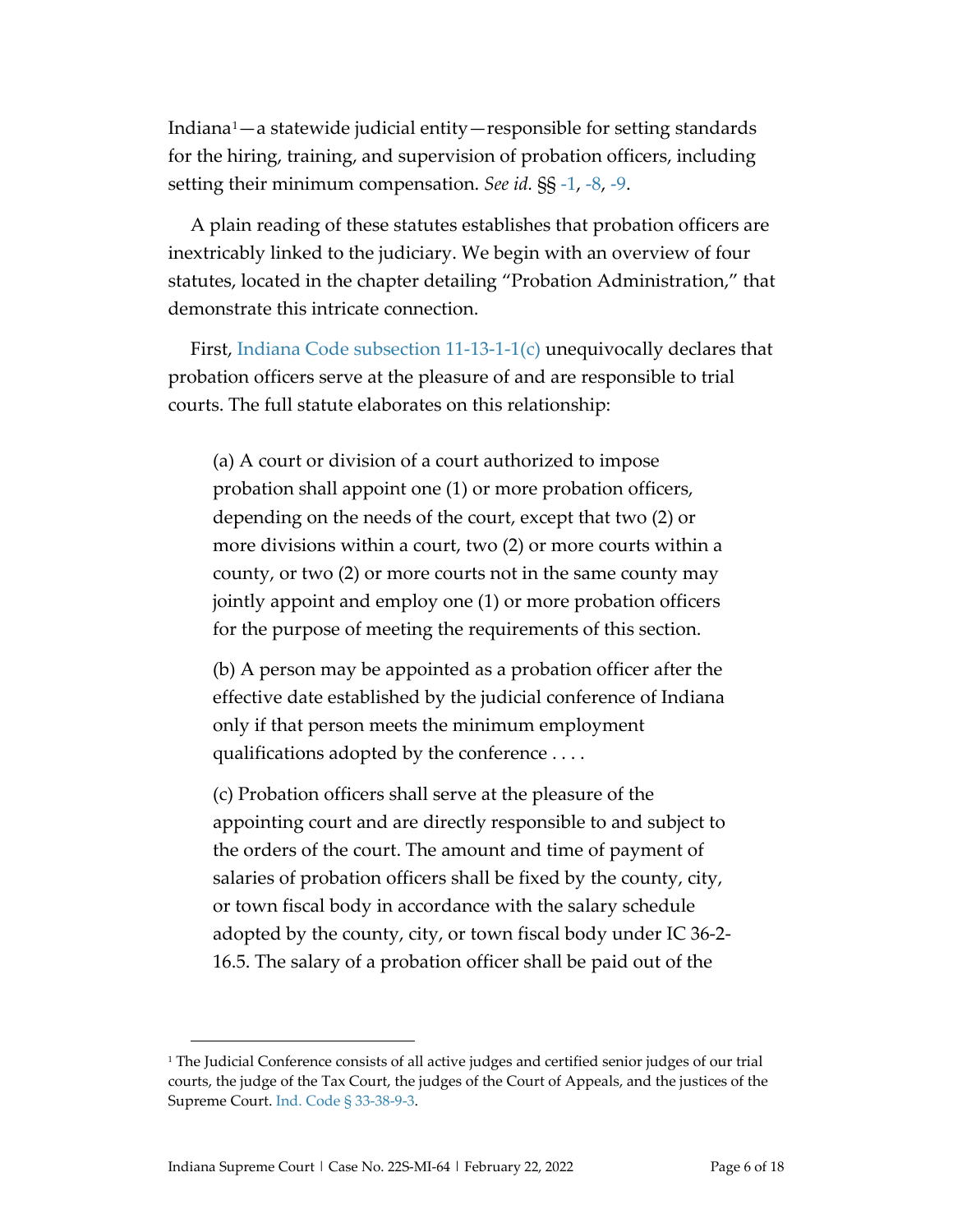county, city, or town treasury by the county auditor or city controller. Probation officers are entitled to their actual expenses necessarily incurred in the performance of their duties. Probation officers shall give a bond if the court so directs in a sum to be fixed by the court.

(d) A court, or two (2) or more courts acting jointly, may designate a probation officer to direct and supervise the work of the probation department.

[I.C. § 11-13-1-1.](https://www.westlaw.com/Document/N45E3727080C811DB8132CD13D2280436/View/FullText.html?transitionType=Default&contextData=(sc.Default)&VR=3.0&RS=da3.0) This statute establishes that probation officers are appointed and employed by courts and are directly responsible to them and subject to their orders. *Id.*  $\S -1(a)$ , (c). And probation officers must also meet the "minimum employment qualifications" adopted by the Judicial Conference. *Id.* § *-*[1\(b\).](https://1.next.westlaw.com/Document/N45E3727080C811DB8132CD13D2280436/View/FullText.html?transitionType=UniqueDocItem&contextData=(sc.Category)&userEnteredCitation=I.C.+11-13-1-1)

Second is [section 11-13-1-3,](https://1.next.westlaw.com/Document/N47CA5AE080C811DB8132CD13D2280436/View/FullText.html?navigationPath=Search%2Fv1%2Fresults%2Fnavigation%2Fi0ad62af00000017f1e250d779704e2d1%3Fppcid%3D0ca0c3aab6e94252be4749dd47f506e3%26Nav%3DMULTIPLECITATIONS%26fragmentIdentifier%3DN47CA5AE080C811DB8132CD13D2280436%26parentRank%3D0%26startIndex%3D1%26contextData%3D%2528sc.Search%2529%26transitionType%3DUniqueDocItem&listSource=Search&listPageSource=cd550acd5a9228304d0172582fed2bec&list=MULTIPLECITATIONS&sessionScopeId=728a173d73ad434df02d057fdc38b161d6760140aa7da20d24da7633ed01d1ba&ppcid=0ca0c3aab6e94252be4749dd47f506e3&originationContext=NonUniqueFindSelected&transitionType=UniqueDocItem&contextData=%28sc.Search%29) which outlines probation officers' mandatory duties—all of which are court-related functions. Specifically, the statute requires probation officers to:

(1) conduct prehearing and presentence investigations and prepare reports as required by law;

(2) assist the courts in making pretrial release decisions;

(3) assist the courts, prosecuting attorneys, and other law enforcement officials in making decisions regarding the diversion of charged individuals to appropriate noncriminal alternatives;

(4) furnish each person placed on probation under his supervision a written statement of the conditions of his probation and instruct him regarding those conditions;

(5) supervise and assist persons on probation consistent with conditions of probation imposed by the court;

(6) bring to the court's attention any modification in the conditions of probation considered advisable;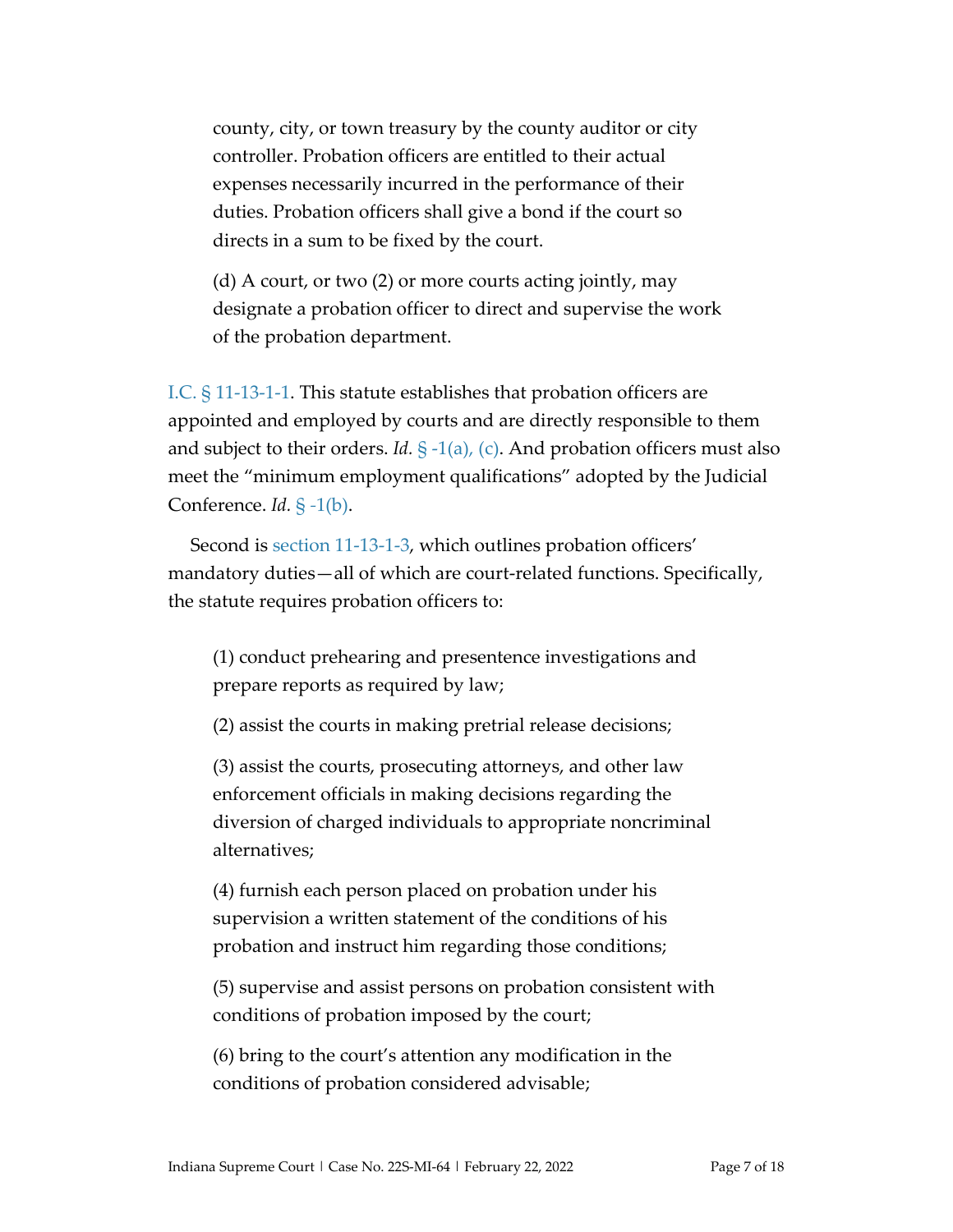(7) notify the court when a violation of a condition of probation occurs;

(8) cooperate with public and private agencies and other persons concerned with the treatment or welfare of persons on probation, and assist them in obtaining services from those agencies and persons;

(9) keep accurate records of cases investigated by him and of all cases assigned to him by the court and make these records available to the court upon request;

(10) collect and disburse money from persons under his supervision according to the order of the court, and keep accurate and complete accounts of those collections and disbursements;

(11) assist the court in transferring supervision of a person on probation to a court in another jurisdiction; and

(12) perform other duties required by law or as directed by the court.

I.C. [§ 11-13-1-3.](https://1.next.westlaw.com/Document/N47CA5AE080C811DB8132CD13D2280436/View/FullText.html?navigationPath=Search%2Fv1%2Fresults%2Fnavigation%2Fi0ad62af00000017f1e250d779704e2d1%3Fppcid%3D0ca0c3aab6e94252be4749dd47f506e3%26Nav%3DMULTIPLECITATIONS%26fragmentIdentifier%3DN47CA5AE080C811DB8132CD13D2280436%26parentRank%3D0%26startIndex%3D1%26contextData%3D%2528sc.Search%2529%26transitionType%3DUniqueDocItem&listSource=Search&listPageSource=cd550acd5a9228304d0172582fed2bec&list=MULTIPLECITATIONS&sessionScopeId=728a173d73ad434df02d057fdc38b161d6760140aa7da20d24da7633ed01d1ba&ppcid=0ca0c3aab6e94252be4749dd47f506e3&originationContext=NonUniqueFindSelected&transitionType=UniqueDocItem&contextData=%28sc.Search%29) Like [section 1,](https://1.next.westlaw.com/Document/N45E3727080C811DB8132CD13D2280436/View/FullText.html?transitionType=UniqueDocItem&contextData=(sc.Category)&userEnteredCitation=I.C.+11-13-1-1) this statute demonstrates that the duty of probation officers—in every county across the state—is to serve at the direction of trial courts.

Third, various subsections of [section 11-13-1-8](https://1.next.westlaw.com/Document/N658C26205E4811E8B1B5CC4C5AFA2AA4/View/FullText.html?originationContext=documenttoc&transitionType=CategoryPageItem&contextData=(sc.Default)) detail the Judicial Conference's role in prescribing probation officers' minimum standards, making recommendations on their hiring and supervision, and providing training and technical assistance to courts and probation departments:

(b) The board [of the Judicial Conference] shall adopt rules consistent with this chapter, prescribing minimum standards concerning:

(1) educational and occupational qualifications for employment as a probation officer;

(2) compensation of probation officers;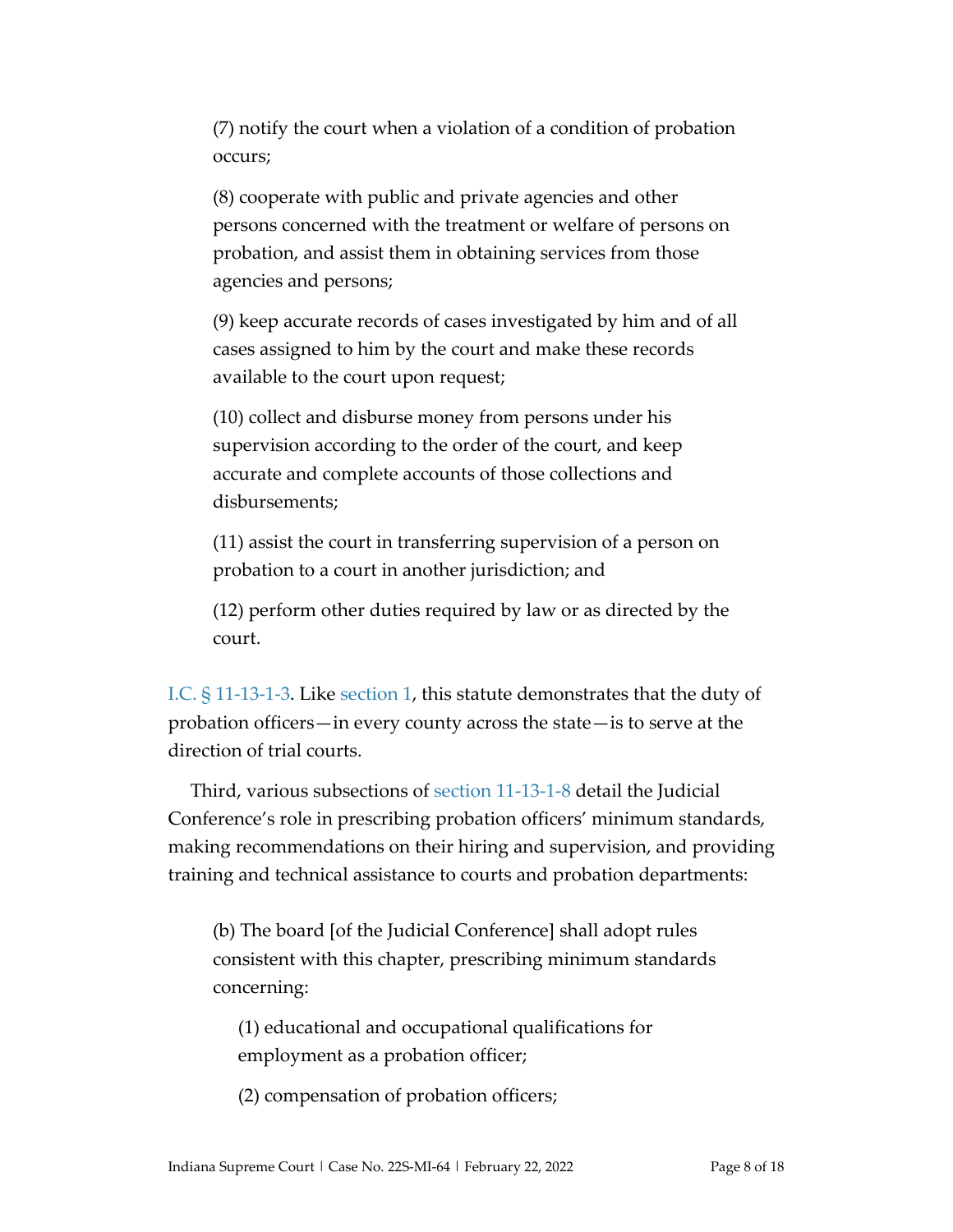(3) protection of probation records and disclosure of information contained in those records;

(4) presentence investigation reports;

(5) a schedule of progressive probation incentives and violation sanctions, including judicial review procedures; and

(6) qualifications for probation officers to administer probation violation sanctions under IC 35-38-2-3(e).

. . . .

(e) The conference shall provide probation departments with training and technical assistance for:

(1) the implementation and management of probation case classification; and

(2) the development and use of workload information.

The staff of the office of judicial administration may include a probation case management coordinator and probation case management assistant.

(f) The conference shall, in cooperation with the department of child services and the department of education, provide probation departments with training and technical assistance relating to special education services and programs that may be available for delinquent children or children in need of services.

. . . .

(g) The conference shall, in cooperation with the division of mental health and addiction (IC 12-21) and the division of disability and rehabilitative services (IC 12-9-1), provide probation departments with training and technical assistance concerning mental illness, addictive disorders, intellectual disabilities, and developmental disabilities, including evidence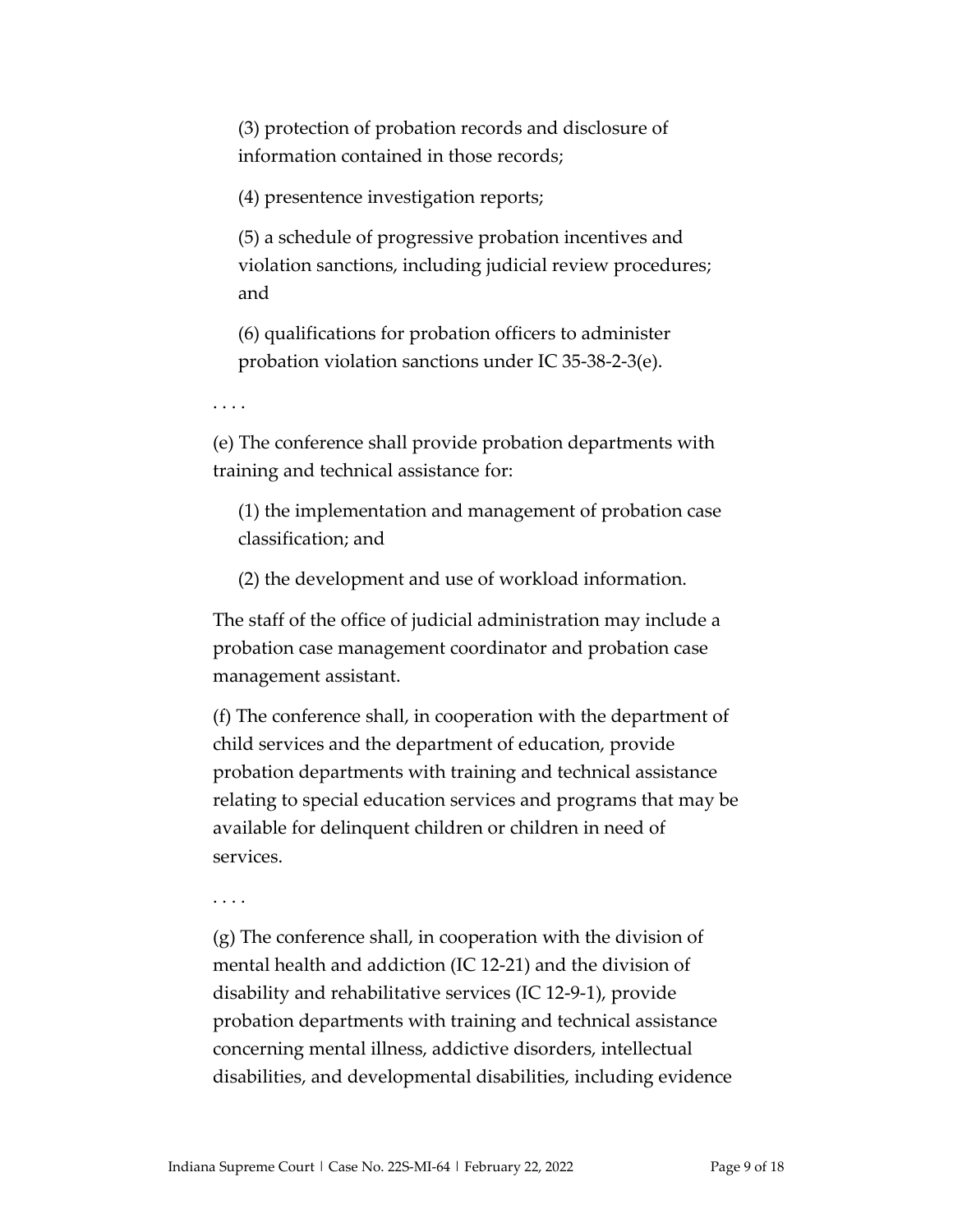based treatment programs for mental illness and addictive disorders and cognitive behavior treatment.

(h) The conference shall make recommendations to courts and probation departments concerning:

(1) selection, training, distribution, and removal of probation officers;

(2) methods and procedure for the administration of probation, including investigation, supervision, workloads, record keeping, and reporting; and

(3) use of citizen volunteers and public and private agencies.

I.C. [§ 11-13-1-8.](https://1.next.westlaw.com/Document/N658C26205E4811E8B1B5CC4C5AFA2AA4/View/FullText.html?originationContext=documenttoc&transitionType=CategoryPageItem&contextData=(sc.Default)) In short, the Judicial Conference plays a predominant role in hiring, training, supervising, and compensating probation officers.

And finally, [section 11-13-1-9](https://1.next.westlaw.com/Document/NB7EBB5D0CB7F11E3BAA7F0D342D41184/View/FullText.html?originationContext=documenttoc&transitionType=CategoryPageItem&contextData=(sc.Default)) requires the Judicial Conference to monitor and oversee probation departments:

(a) The judicial conference of Indiana shall:

(1) keep informed of the work of all probation departments;

(2) compile and publish statistical and other information that may be of value to the probation service;

(3) inform courts and probation departments of legislation concerning probation and of other developments in probation;

(4) submit to the general assembly before January 15 of each year a report in an electronic format under IC 5-14-6 compiling the statistics provided to the judicial conference by probation departments under section 4(b) of this chapter; and

(5) require probation departments to submit a community supervision collaboration plan as described in IC 11-12-2-4.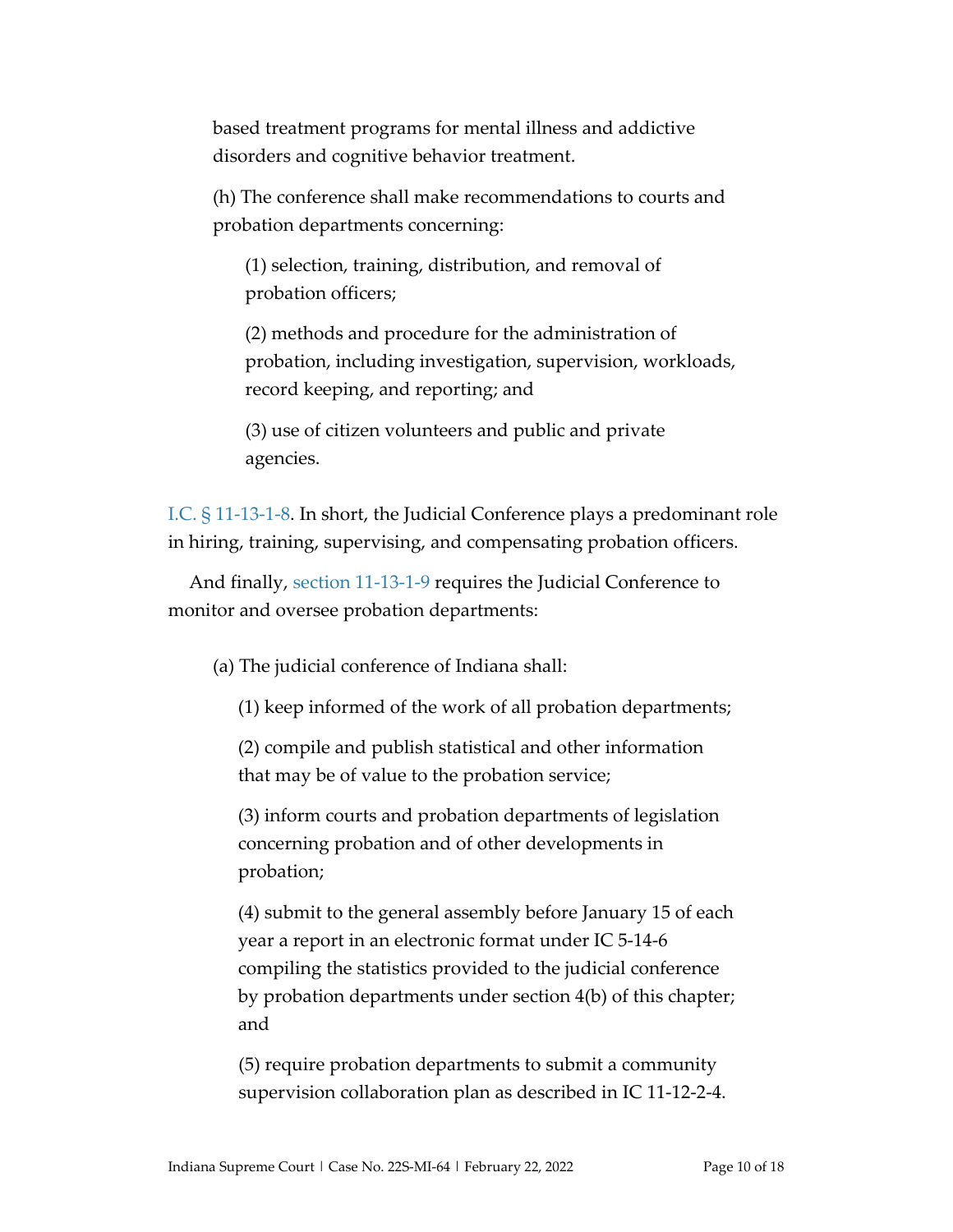In concert with this mandatory judicial oversight, the legislature also requires probation departments to compile and "make available" to the Judicial Conference "accurate statistical information pertaining to its operation." I.C. [§ 11-13-1-4.](https://1.next.westlaw.com/Document/N4987C25080C811DB8132CD13D2280436/View/FullText.html?originationContext=documenttoc&transitionType=CategoryPageItem&contextData=(sc.Default)) Simply put, our legislature has vested the State—through the judiciary—with primary authority over probation departments and their operation.

At the same time, the legislature has directed counties to pay probation officers' salaries and some expenses as well as provide them benefits and holidays. I.C. §§ [11-13-1-1\(c\),](https://1.next.westlaw.com/Document/N45E3727080C811DB8132CD13D2280436/View/FullText.html?transitionType=UniqueDocItem&contextData=(sc.Category)&userEnteredCitation=I.C.+11-13-1-1) [36-2-16.5-3,](https://1.next.westlaw.com/Document/NC54D2EB0817811DB8132CD13D2280436/View/FullText.html?transitionType=UniqueDocItem&contextData=(sc.Default)&userEnteredCitation=I.C.+36-2-16.5-3) [-4,](https://1.next.westlaw.com/Document/NC5743EB0817811DB8132CD13D2280436/View/FullText.html?originationContext=previousnextsection&contextData=(sc.UserEnteredCitation)&transitionType=StatuteNavigator&needToInjectTerms=False&ppcid=14e4d092dd354fad9e3e4daa5e2d60bd) [-5.](https://1.next.westlaw.com/Document/NC5A9CDA0817811DB8132CD13D2280436/View/FullText.html?originationContext=previousnextsection&contextData=(sc.Document)&transitionType=StatuteNavigator&needToInjectTerms=False&ppcid=777e52c280ee4b1b884319c4281ef3d2) But these directives do not undercut the inextricable link between probation officers and our state judiciary for three reasons.

First, counties cannot independently set probation officers' salaries. Instead, counties "must comply with the minimum compensation requirements" adopted by the Judicial Conference and must consult with "at least one (1) judge of a court or division of a court authorized to impose probation" before setting the officers' compensation. [I.C. § 36-2-](https://1.next.westlaw.com/Document/NC54D2EB0817811DB8132CD13D2280436/View/FullText.html?originationContext=previousnextsection&contextData=(sc.Document)&transitionType=StatuteNavigator&needToInjectTerms=False&ppcid=777e52c280ee4b1b884319c4281ef3d2) [16.5-3.](https://1.next.westlaw.com/Document/NC54D2EB0817811DB8132CD13D2280436/View/FullText.html?originationContext=previousnextsection&contextData=(sc.Document)&transitionType=StatuteNavigator&needToInjectTerms=False&ppcid=777e52c280ee4b1b884319c4281ef3d2) Second, there are several sources of state funding a county can draw from to pay probation officers. For example, state financial aid programs are available to fund and support probation departments. I.C. §§ [11-12-2-1,](https://1.next.westlaw.com/Document/N21CD43E02BDC11E8A6BCE48BC32096F8/View/FullText.html?transitionType=UniqueDocItem&contextData=(sc.UserEnteredCitation)&userEnteredCitation=I.C.+11-12-2-1) [-13-2-1,](https://1.next.westlaw.com/Document/N33731830D4CA11E3AA678C32BDB62EE3/View/FullText.html?transitionType=UniqueDocItem&contextData=(sc.UserEnteredCitation)&userEnteredCitation=I.C.+11-13-2-1) [-2.](https://1.next.westlaw.com/Document/N3482B370D4CA11E3929C84E0171B22D2/View/FullText.html?originationContext=previousnextsection&contextData=(sc.UserEnteredCitation)&transitionType=StatuteNavigator&needToInjectTerms=False&ppcid=92b88fd262e44149a8dc0c5546f285be) Similarly, our state's Justice Reinvestment Advisory Council, in conjunction with the Department of Correction, makes grants available to counties to assist in funding probation officers.<sup>[2](#page-10-0)</sup> And finally, while we acknowledge that [section 36-2-16.5-1](https://1.next.westlaw.com/Document/NC51A85F0817811DB8132CD13D2280436/View/FullText.html?transitionType=UniqueDocItem&contextData=(sc.Document)&userEnteredCitation=I.C.+36-2-16.5-1) briefly references counties "employ[ing]" probation officers, this statement is made only in reference to their salary schedule—which is consistent with

<span id="page-10-0"></span><sup>2</sup> The statutorily created Justice Reinvestment Advisory Council, which consists of leaders from both the executive and judicial branches of state and local government, is charged with conducting state-level review of criminal justice systems and corrections programs, including probation. I.C. [§ 33-38-9.5-2.](https://1.next.westlaw.com/Document/NAD85DE20D24511EBB976D40C53E8D6D0/View/FullText.html?transitionType=UniqueDocItem&contextData=(sc.UserEnteredCitation)&userEnteredCitation=I.C.+33-38-9.5-2) The Council provides numerous grants to counties and probation departments across the state. *See, e.g.*, Community Corrections Justice Reinvestment 2020 Grant Funding Awards, https://www.in.gov/idoc/files/2020-0528-Probation-Awarded-Funding-2020.pdf [\[https://perma.cc/3UC7-KMTA\]](https://perma.cc/3UC7-KMTA); 2021 Justice Reinvestment Grant Funded Entities, https://www.in.gov/idoc/files/IDOC-CC-CY21-Grant-Funded-Entities-2Pg.pdf [\[https://perma.cc/GJP5-A43Q\]](https://perma.cc/GJP5-A43Q).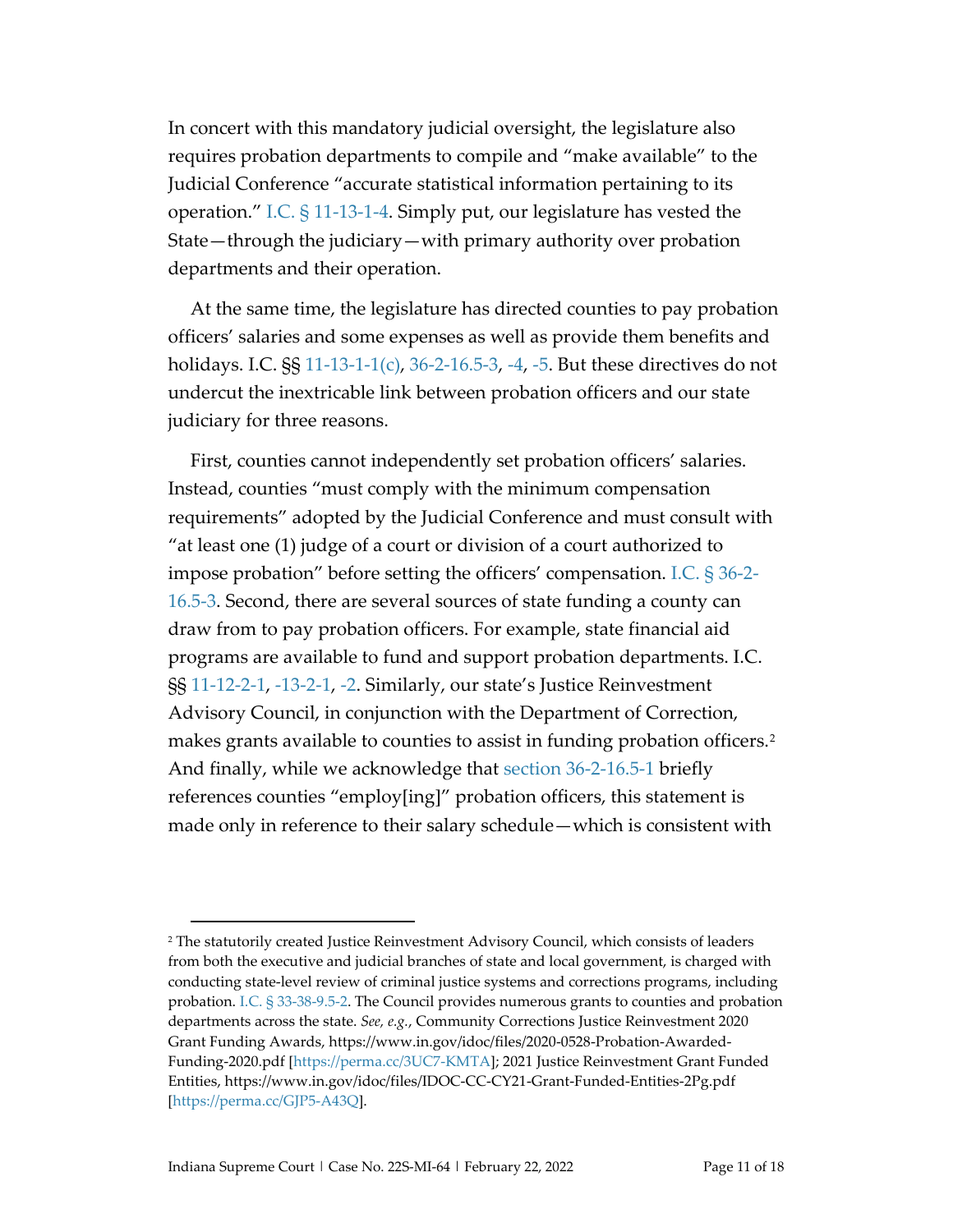the legislature making counties responsible for paying those salaries. *Cf. Carver v. Sheriff of LaSalle Cnty.*[, 243 F.3d 379, 382 \(7th Cir. 2001\)](https://www.westlaw.com/Document/Ie833a11279a611d99c4dbb2f0352441d/View/FullText.html?transitionType=Default&contextData=(sc.Default)&VR=3.0&RS=da3.0&fragmentIdentifier=co_pp_sp_506_382) (observing that "the source of funds need not coincide with the identity of the employer").

In sum, the statutory framework indicates that probation officers are state employees under the general statute requiring the Attorney General to defend state employees. They are directly responsible to the appointing trial court—a state entity. The Judicial Conference—another state entity sets the standards for hiring, provides probation-related resources and training, oversees probation programs, and sets officers' minimum compensation. By contrast, counties have no control over the performance of a probation officer's duties. And though counties are responsible for probation officers' salaries and some expenses, they must consult with the court to determine how much to pay and can access several state funding sources to help pay those salaries. We now turn to caselaw, where we find additional support for our conclusion.

## **B. Indiana courts have previously determined that probation officers are court employees and that probation departments are state entities.**

Drawing on the above statutory authority, our state appellate courts have long recognized that probation officers are employees of trial courts. *See, e.g.*, *[In re Madison Cnty.](https://www.westlaw.com/Document/I010b2e95d3bd11d983e7e9deff98dc6f/View/FullText.html?transitionType=Default&contextData=(sc.Default)&VR=3.0&RS=da3.0&fragmentIdentifier=co_pp_sp_578_501)*, 682 N.E.2d at 501; *[Kramer v. Hancock Cnty. Ct.](https://www.westlaw.com/Document/I68793851d34111d9bf60c1d57ebc853e/View/FullText.html?transitionType=Default&contextData=(sc.Default)&VR=3.0&RS=da3.0&fragmentIdentifier=co_pp_sp_578_1191)*, [448 N.E.2d 1190, 1191 \(Ind. 1983\);](https://www.westlaw.com/Document/I68793851d34111d9bf60c1d57ebc853e/View/FullText.html?transitionType=Default&contextData=(sc.Default)&VR=3.0&RS=da3.0&fragmentIdentifier=co_pp_sp_578_1191) *[Hendricks Cnty. v. Green](https://www.westlaw.com/Document/I64ec8f304a7311e9bb0cd983136a9739/View/FullText.html?transitionType=Default&contextData=(sc.Default)&VR=3.0&RS=da3.0&fragmentIdentifier=co_pp_sp_7902_1124)*, 120 N.E.3d [1118, 1124 \(Ind. Ct. App. 2019\),](https://www.westlaw.com/Document/I64ec8f304a7311e9bb0cd983136a9739/View/FullText.html?transitionType=Default&contextData=(sc.Default)&VR=3.0&RS=da3.0&fragmentIdentifier=co_pp_sp_7902_1124) *trans. denied*; *[Orange v. Morris](https://www.westlaw.com/Document/Ibc2866a58faf11e4b4bafa136b480ad2/View/FullText.html?transitionType=Default&contextData=(sc.Default)&VR=3.0&RS=da3.0&fragmentIdentifier=co_pp_sp_7902_790)*, 23 N.E.3d [787, 790 \(Ind. Ct. App. 2014\);](https://www.westlaw.com/Document/Ibc2866a58faf11e4b4bafa136b480ad2/View/FullText.html?transitionType=Default&contextData=(sc.Default)&VR=3.0&RS=da3.0&fragmentIdentifier=co_pp_sp_7902_790) *Smith v. State*[, 829 N.E.2d 1021, 1025 \(Ind. Ct.](https://www.westlaw.com/Document/Iba509ebde80011d983e7e9deff98dc6f/View/FullText.html?transitionType=Default&contextData=(sc.Default)&VR=3.0&RS=da3.0&fragmentIdentifier=co_pp_sp_578_1025)  [App. 2005\),](https://www.westlaw.com/Document/Iba509ebde80011d983e7e9deff98dc6f/View/FullText.html?transitionType=Default&contextData=(sc.Default)&VR=3.0&RS=da3.0&fragmentIdentifier=co_pp_sp_578_1025) *trans. denied*. And both Indiana federal district courts have reached the same conclusion. *Scott v. Indiana*[, No. 4:14-CV-15-JVB-CAN,](https://www.westlaw.com/Document/Ifc221c06d74711e39488c8f438320c70/View/FullText.html?transitionType=Default&contextData=(sc.Default)&VR=3.0&RS=da3.0&fragmentIdentifier=co_pp_sp_999_1)  2014 WL 1831175, [at \\*1 \(N.D. Ind. May 7, 2014\) \(applying Indiana law\);](https://www.westlaw.com/Document/Ifc221c06d74711e39488c8f438320c70/View/FullText.html?transitionType=Default&contextData=(sc.Default)&VR=3.0&RS=da3.0&fragmentIdentifier=co_pp_sp_999_1) *O'Reilly v. Montgomery Cnty.*[, No. 102CV1242-DFH, 2003 WL 23101795,](https://www.westlaw.com/Document/Ief450fa3541411d9b17ee4cdc604a702/View/FullText.html?transitionType=Default&contextData=(sc.Default)&VR=3.0&RS=da3.0&fragmentIdentifier=co_pp_sp_999_5) at [\\*5 \(S.D. Ind. Feb. 24, 2003\)](https://www.westlaw.com/Document/Ief450fa3541411d9b17ee4cdc604a702/View/FullText.html?transitionType=Default&contextData=(sc.Default)&VR=3.0&RS=da3.0&fragmentIdentifier=co_pp_sp_999_5) (same). Because our trial courts are state entities, these decisions further support a finding that probation officers are state employees.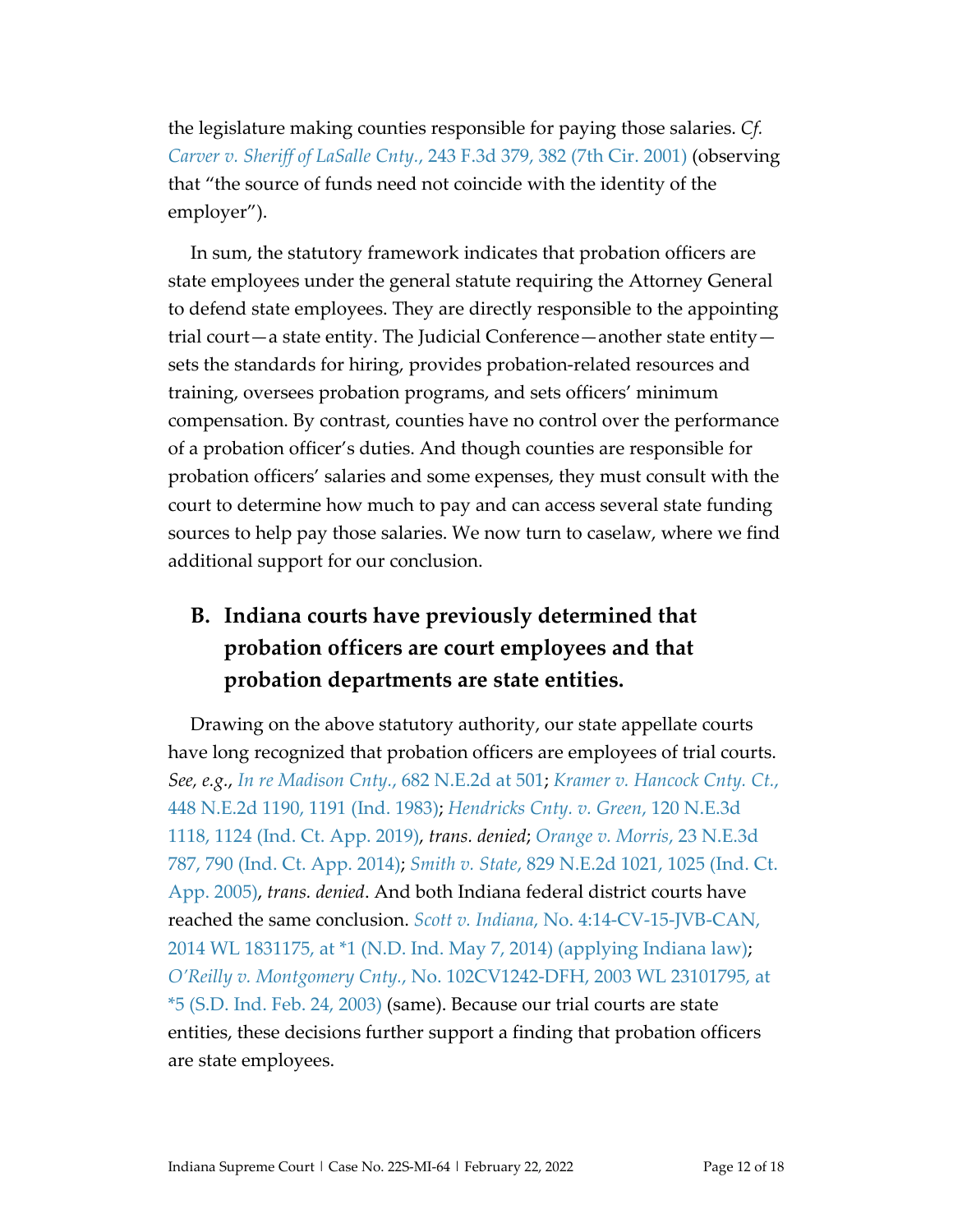Additionally, we have found that probation departments are state entities for purposes of a claim brought under [42 U.S.C.](https://www.westlaw.com/Document/NDFE80F60AFF711D8803AE0632FEDDFBF/View/FullText.html?transitionType=Default&contextData=(sc.Default)&VR=3.0&RS=da3.0) § 1983. *[J.A.W.](https://www.westlaw.com/Document/I3cfc367ad3df11d99439b076ef9ec4de/View/FullText.html?transitionType=Default&contextData=(sc.Default)&VR=3.0&RS=da3.0&fragmentIdentifier=co_pp_sp_578_1150)*, 650 [N.E.2d at 1150,](https://www.westlaw.com/Document/I3cfc367ad3df11d99439b076ef9ec4de/View/FullText.html?transitionType=Default&contextData=(sc.Default)&VR=3.0&RS=da3.0&fragmentIdentifier=co_pp_sp_578_1150) *aff'd in relevant part*, [687 N.E.2d at](https://www.westlaw.com/Document/I2bd34d45d3c011d9a489ee624f1f6e1a/View/FullText.html?transitionType=Default&contextData=(sc.Default)&VR=3.0&RS=da3.0&fragmentIdentifier=co_pp_sp_578_at+1203) 1203 n.3. While that decision is not controlling here, we find its reasoning persuasive:

[T]he fact that Probation receives funding from the county is not indicative of county status. Indiana law has long required that county government directly finance the operation of the state trial court system. . . . Despite this system of funding, it is without question that Indiana's circuit, superior and county courts are exclusively units of the judicial branch of the state's constitutional system and as such are not units of county government. The funding of Probation by the county is thus merely reflective of the longstanding policy of funding state courts through county revenues. Because Probation is an arm of the court, it like the court itself is a state entity . . . .

*[Id](https://www.westlaw.com/Document/I3cfc367ad3df11d99439b076ef9ec4de/View/FullText.html?transitionType=Default&contextData=(sc.Default)&VR=3.0&RS=da3.0).* (citations omitted). In finding probation departments are a state entity, *J.A.W.*'s analysis lends further support that probation officers are state employees. *Cf. Blackwell v. Cook*[, 570 F. Supp. 474, 478 \(N.D. Ind. 1983\)](https://www.westlaw.com/Document/I5e379f0c556d11d9a99c85a9e6023ffa/View/FullText.html?transitionType=Default&contextData=(sc.Default)&VR=3.0&RS=da3.0&fragmentIdentifier=co_pp_sp_345_478) (noting that judicial immunity from damages is extended to probation officers because "the duties of the probation officer are essentially and inextricably bound up with those of the court itself").

Ultimately, we hold that probation officers are state employees for purposes of the general statute requiring the Attorney General to defend state employees. This holding does not extend, however, to all trial court employees. Probation officers are unique: they serve at the pleasure of trial courts; they are required to carry out court orders; and the judiciary is responsible for their hiring, training, and supervision as well as setting their minimum compensation. But the same is not true for other trial court employees.

Thus, [Indiana Code section 4-6-2-1.5](https://www.westlaw.com/Document/NF04FC120722011EAB5A993E82E59B805/View/FullText.html?transitionType=Default&contextData=(sc.Default)&VR=3.0&RS=da3.0) applies to probation officers. And that statute dictates the outcome here—that is, unless the legislature has elsewhere made a different entity responsible for defending and indemnifying probation officers.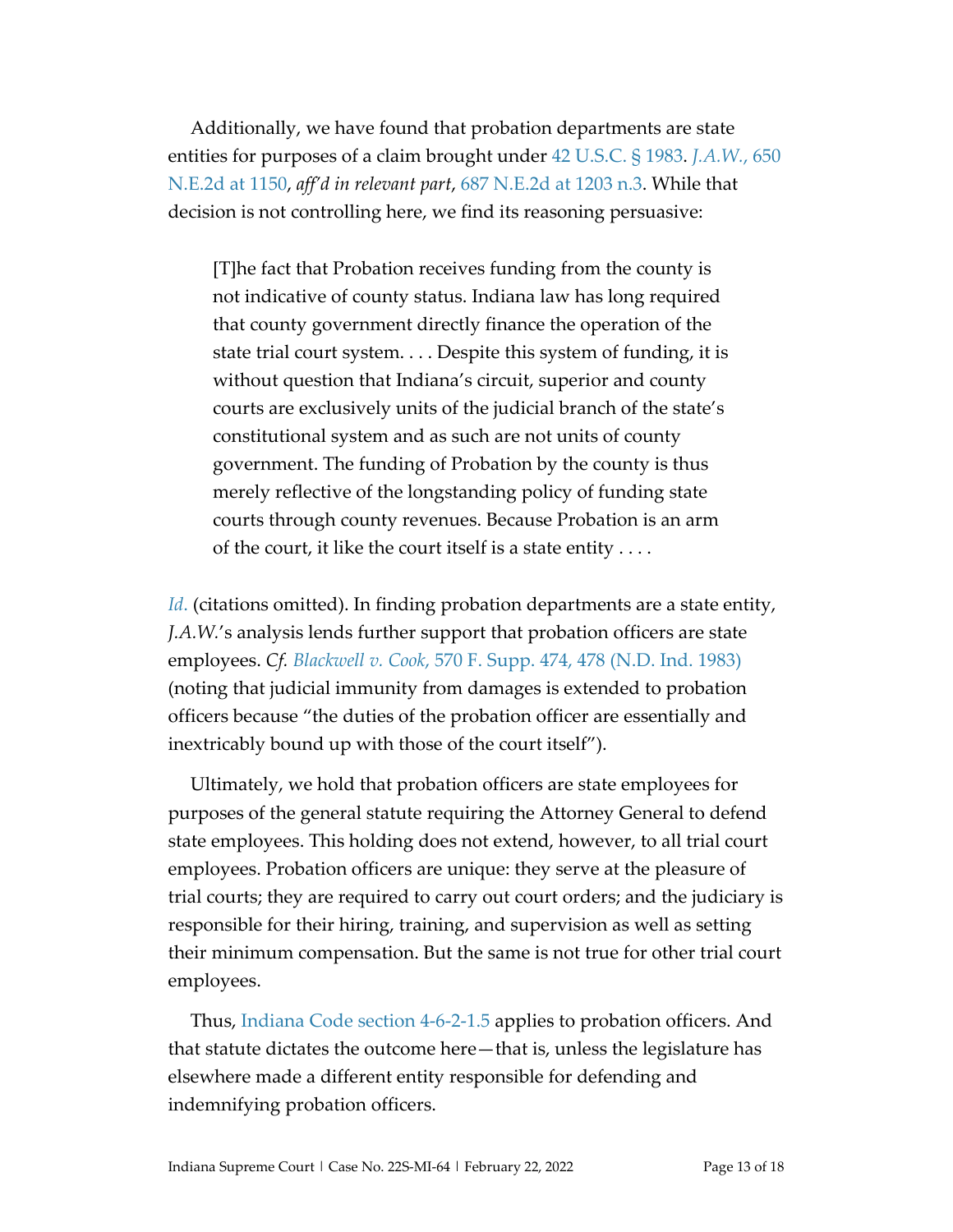# **II. "Actual expenses necessarily incurred" in the performance of probation officers' duties do not include legal expenses.**

Since we've determined that probation officers are state employees, the general statute requiring the Attorney General to defend state employees should apply. However, the legislature could override this requirement by enacting a more specific statute that orders a different entity to either defend or pay the legal expenses of probation officers. The State Appellees say the legislature did just that, pointing to [Indiana Code subsection 11-](https://1.next.westlaw.com/Document/N45E3727080C811DB8132CD13D2280436/View/FullText.html?originationContext=documenttoc&transitionType=CategoryPageItem&contextData=(sc.Default)) [13-1-1\(c\).](https://1.next.westlaw.com/Document/N45E3727080C811DB8132CD13D2280436/View/FullText.html?originationContext=documenttoc&transitionType=CategoryPageItem&contextData=(sc.Default)) That statute, besides requiring counties to pay probation officers' salaries, further entitles the officers "to their actual expenses necessarily incurred in the performance of their duties." [I.C. § 11-13-1-1\(c\).](https://1.next.westlaw.com/Document/N45E3727080C811DB8132CD13D2280436/View/FullText.html?originationContext=documenttoc&transitionType=CategoryPageItem&contextData=(sc.Default)) The State Appellees argue that this language covers legal expenses "incurred as a result of" the officers being sued "in the performance of their duties." We disagree. Based on a plain reading of the relevant statutes, legal expenses are fundamentally different from expenses "necessarily incurred" in the everyday performance of a probation officer's duties as outlined in [section 11-13-1-3.](https://1.next.westlaw.com/Document/N47CA5AE080C811DB8132CD13D2280436/View/FullText.html?navigationPath=Search%2Fv1%2Fresults%2Fnavigation%2Fi0ad62af00000017f1e250d779704e2d1%3Fppcid%3D0ca0c3aab6e94252be4749dd47f506e3%26Nav%3DMULTIPLECITATIONS%26fragmentIdentifier%3DN47CA5AE080C811DB8132CD13D2280436%26parentRank%3D0%26startIndex%3D1%26contextData%3D%2528sc.Search%2529%26transitionType%3DUniqueDocItem&listSource=Search&listPageSource=cd550acd5a9228304d0172582fed2bec&list=MULTIPLECITATIONS&sessionScopeId=728a173d73ad434df02d057fdc38b161d6760140aa7da20d24da7633ed01d1ba&ppcid=0ca0c3aab6e94252be4749dd47f506e3&originationContext=NonUniqueFindSelected&transitionType=UniqueDocItem&contextData=%28sc.Search%29)

Our goal when interpreting a statute is to determine and further the legislature's intent. *West v. Off. of Ind. Sec'y of State*, 54 [N.E.3d 349, 353 \(Ind.](https://www.westlaw.com/Document/I85fd6bf1294c11e6b4bafa136b480ad2/View/FullText.html?transitionType=Default&contextData=(sc.Default)&VR=3.0&RS=da3.0&fragmentIdentifier=co_pp_sp_7902_353)  [2016\).](https://www.westlaw.com/Document/I85fd6bf1294c11e6b4bafa136b480ad2/View/FullText.html?transitionType=Default&contextData=(sc.Default)&VR=3.0&RS=da3.0&fragmentIdentifier=co_pp_sp_7902_353) The "best evidence" of this intent "is the language of the statute itself, and all words must be given their plain and ordinary meaning unless otherwise indicated by statute." *Guy v. State*[, 823 N.E.2d 274,](https://www.westlaw.com/Document/I8660f7e1d45911d9bf60c1d57ebc853e/View/FullText.html?transitionType=Default&contextData=(sc.Default)&VR=3.0&RS=da3.0&fragmentIdentifier=co_pp_sp_578_276) 276 [\(Ind. 2005\).](https://www.westlaw.com/Document/I8660f7e1d45911d9bf60c1d57ebc853e/View/FullText.html?transitionType=Default&contextData=(sc.Default)&VR=3.0&RS=da3.0&fragmentIdentifier=co_pp_sp_578_276) Notably, we must consider the statute's structure as a whole, reconciling each word or part with the rest. *West*[, 54 N.E.3d at 353.](https://www.westlaw.com/Document/I85fd6bf1294c11e6b4bafa136b480ad2/View/FullText.html?transitionType=Default&contextData=(sc.Default)&VR=3.0&RS=da3.0&fragmentIdentifier=co_pp_sp_7902_353)

A plain reading of the relevant statutes demonstrates that legal expenses are not necessarily incurred in the performance of a probation officer's duties. We initially note that subsection  $11-13-1-1(c)$ 's reference to "actual expenses" is constrained by the phrase that follows: "necessarily incurred in the performance of their duties." Thus, the statute includes two important limitations. First, the legislature did not make counties responsible for **all** expenses. *Cf. [Mears v. Lake Cnty. Council](https://www.westlaw.com/Document/I03d45829d3a611d98ac8f235252e36df/View/FullText.html?transitionType=Default&contextData=(sc.Default)&VR=3.0&RS=da3.0&fragmentIdentifier=co_pp_sp_578_749)*, 709 N.E.2d 747, [749 \(Ind. Ct. App. 1999\)](https://www.westlaw.com/Document/I03d45829d3a611d98ac8f235252e36df/View/FullText.html?transitionType=Default&contextData=(sc.Default)&VR=3.0&RS=da3.0&fragmentIdentifier=co_pp_sp_578_749) (interpreting a statute that required a county to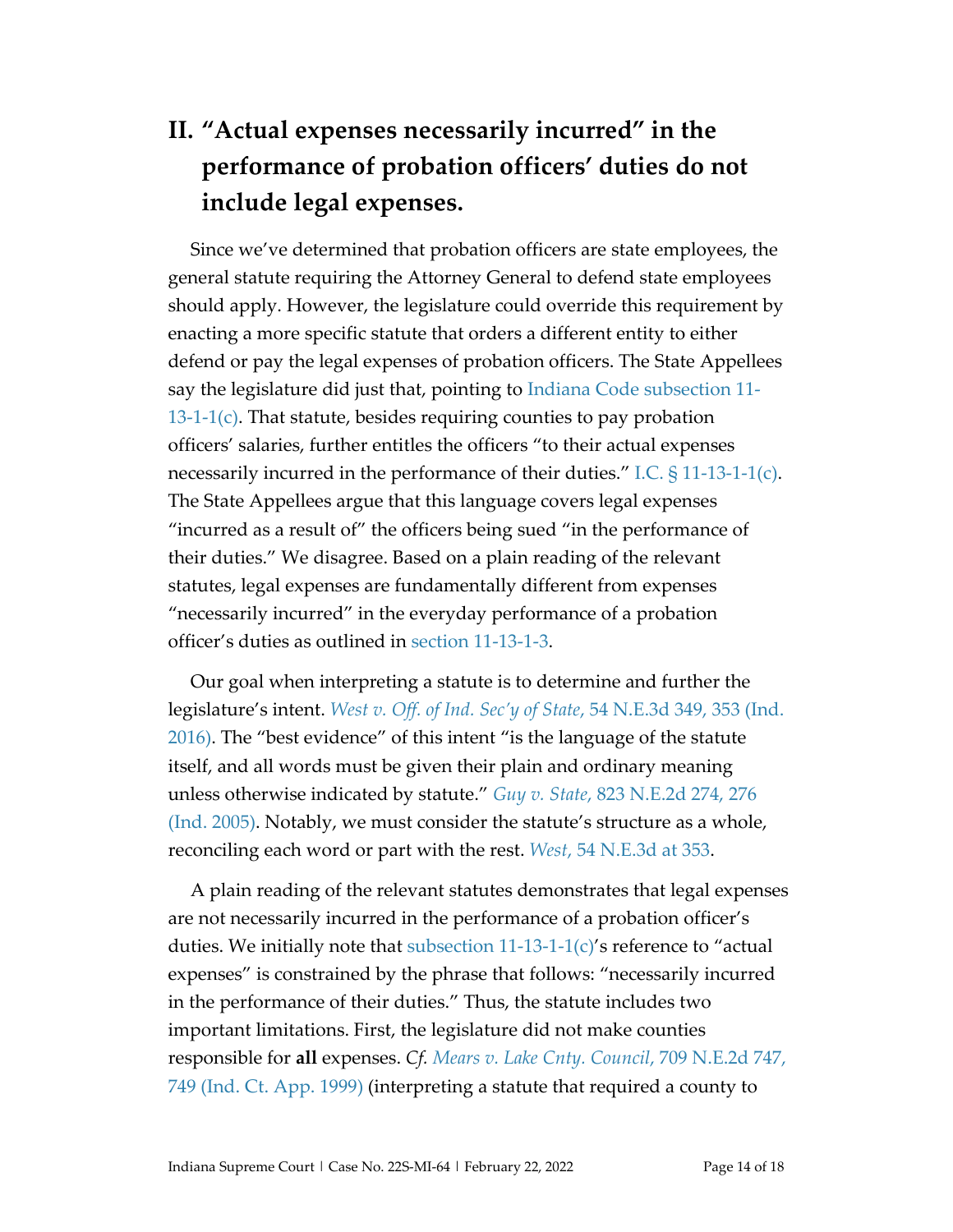pay "[a]ll expenses"); *[Delaware Cnty. Cir. Ct. v. Ind.](https://www.westlaw.com/Document/I9bfad2d3d45711d98ac8f235252e36df/View/FullText.html?transitionType=Default&contextData=(sc.Default)&VR=3.0&RS=da3.0&fragmentIdentifier=co_pp_sp_578_419) C.R. Comm'n*, 719 N.E.2d 417, 419–20 [\(Ind. Ct. App. 1999\)](https://www.westlaw.com/Document/I9bfad2d3d45711d98ac8f235252e36df/View/FullText.html?transitionType=Default&contextData=(sc.Default)&VR=3.0&RS=da3.0&fragmentIdentifier=co_pp_sp_578_419) (same). Second, the covered expenses are only those stemming from a probation officer's duties, which are listed in [section 11-13-1-3.](https://1.next.westlaw.com/Document/N47CA5AE080C811DB8132CD13D2280436/View/FullText.html?navigationPath=Search%2Fv1%2Fresults%2Fnavigation%2Fi0ad62af00000017f1e250d779704e2d1%3Fppcid%3D0ca0c3aab6e94252be4749dd47f506e3%26Nav%3DMULTIPLECITATIONS%26fragmentIdentifier%3DN47CA5AE080C811DB8132CD13D2280436%26parentRank%3D0%26startIndex%3D1%26contextData%3D%2528sc.Search%2529%26transitionType%3DUniqueDocItem&listSource=Search&listPageSource=cd550acd5a9228304d0172582fed2bec&list=MULTIPLECITATIONS&sessionScopeId=728a173d73ad434df02d057fdc38b161d6760140aa7da20d24da7633ed01d1ba&ppcid=0ca0c3aab6e94252be4749dd47f506e3&originationContext=NonUniqueFindSelected&transitionType=UniqueDocItem&contextData=%28sc.Search%29) Our task then is to determine whether legal expenses are necessarily incurred when performing any of the listed duties.

The list of a probation officer's duties in [section 11-13-1-3](https://1.next.westlaw.com/Document/N47CA5AE080C811DB8132CD13D2280436/View/FullText.html?navigationPath=Search%2Fv1%2Fresults%2Fnavigation%2Fi0ad62af00000017f1e250d779704e2d1%3Fppcid%3D0ca0c3aab6e94252be4749dd47f506e3%26Nav%3DMULTIPLECITATIONS%26fragmentIdentifier%3DN47CA5AE080C811DB8132CD13D2280436%26parentRank%3D0%26startIndex%3D1%26contextData%3D%2528sc.Search%2529%26transitionType%3DUniqueDocItem&listSource=Search&listPageSource=cd550acd5a9228304d0172582fed2bec&list=MULTIPLECITATIONS&sessionScopeId=728a173d73ad434df02d057fdc38b161d6760140aa7da20d24da7633ed01d1ba&ppcid=0ca0c3aab6e94252be4749dd47f506e3&originationContext=NonUniqueFindSelected&transitionType=UniqueDocItem&contextData=%28sc.Search%29) is not exhaustive, but each duty relates to the daily performance of assisting the trial court and carrying out the court's orders. More specifically, probation officers must conduct prehearing and presentence investigations, assist the courts in making decisions, provide and instruct probationers on the terms of their probation, supervise probationers' compliance with those terms, recommend modifications of the terms of probation, notify courts when violations occur, cooperate with and assist agencies in providing services to probationers, keep accurate records, collect money and keep proper accounts, and assist courts in transferring probationers to other jurisdictions. [I.C. § 11-13-1-3.](https://1.next.westlaw.com/Document/N47CA5AE080C811DB8132CD13D2280436/View/FullText.html?navigationPath=Search%2Fv1%2Fresults%2Fnavigation%2Fi0ad62af00000017f1e250d779704e2d1%3Fppcid%3D0ca0c3aab6e94252be4749dd47f506e3%26Nav%3DMULTIPLECITATIONS%26fragmentIdentifier%3DN47CA5AE080C811DB8132CD13D2280436%26parentRank%3D0%26startIndex%3D1%26contextData%3D%2528sc.Search%2529%26transitionType%3DUniqueDocItem&listSource=Search&listPageSource=cd550acd5a9228304d0172582fed2bec&list=MULTIPLECITATIONS&sessionScopeId=728a173d73ad434df02d057fdc38b161d6760140aa7da20d24da7633ed01d1ba&ppcid=0ca0c3aab6e94252be4749dd47f506e3&originationContext=NonUniqueFindSelected&transitionType=UniqueDocItem&contextData=%28sc.Search%29) In carrying out these mandatory duties, probation officers may incur costs like fuel, meals, parking, tolls, supplies, printing, and postage. These incidental, recurring costs are qualitatively different from legal expenses. And thus, legal expenses are not "actual expenses necessarily incurred in the performance of [a probation officer's] duties." *Id.* [§ -1\(c\).](https://1.next.westlaw.com/Document/N45E3727080C811DB8132CD13D2280436/View/FullText.html?transitionType=UniqueDocItem&contextData=(sc.Category)&userEnteredCitation=I.C.+11-13-1-1)

Though this conclusion is based on the plain and ordinary meaning of the statutes, even if there were conflicting reasonable interpretations, our settled canons of statutory construction would lead us to the same outcome. Most applicable is the *ejusdem generis* canon, which applies when there is a list of more than one item followed by a catch-all phrase at the end. *[O'Bryant v. Adams](https://www.westlaw.com/Document/Ic055dfa0871f11e9ba33b03ae9101fb2/View/FullText.html?transitionType=Default&contextData=(sc.Default)&VR=3.0&RS=da3.0&fragmentIdentifier=co_pp_sp_7902_693)*, 123 N.E.3d 689, 693 (Ind. 2019). Here, the list of a probation officers' duties is followed by the catch-all phrase that they must "perform other duties required by law or as directed by the court." [I.C. § 11-13-1-3\(12\).](https://1.next.westlaw.com/Document/N47CA5AE080C811DB8132CD13D2280436/View/FullText.html?navigationPath=Search%2Fv1%2Fresults%2Fnavigation%2Fi0ad62af00000017f1e250d779704e2d1%3Fppcid%3D0ca0c3aab6e94252be4749dd47f506e3%26Nav%3DMULTIPLECITATIONS%26fragmentIdentifier%3DN47CA5AE080C811DB8132CD13D2280436%26parentRank%3D0%26startIndex%3D1%26contextData%3D%2528sc.Search%2529%26transitionType%3DUniqueDocItem&listSource=Search&listPageSource=cd550acd5a9228304d0172582fed2bec&list=MULTIPLECITATIONS&sessionScopeId=728a173d73ad434df02d057fdc38b161d6760140aa7da20d24da7633ed01d1ba&ppcid=0ca0c3aab6e94252be4749dd47f506e3&originationContext=NonUniqueFindSelected&transitionType=UniqueDocItem&contextData=%28sc.Search%29) In reviewing the list as a whole, legal expenses do not belong to "the same general kind or class" of day-to-day expenses a probation officer may necessarily incur when carrying out the enumerated duties. *See* Antonin Scalia & Bryan A. Garner, *Reading Law: The Interpretation of Legal Texts* 199 (2012).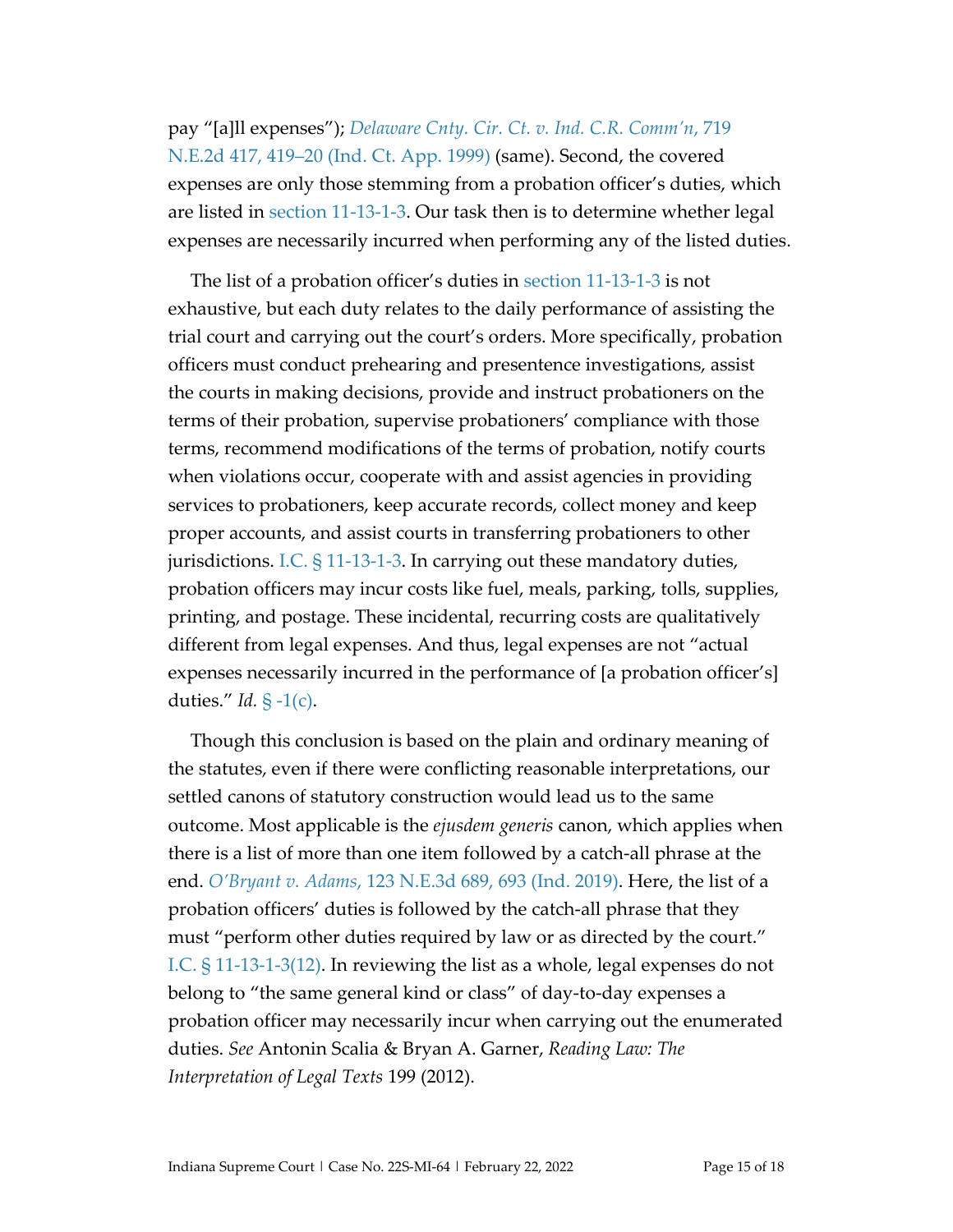Further, looking at subsection  $11-13-1-1(c)$  in its entirety, we note that the "actual expenses necessarily incurred" requirement directly follows two sentences relating only to probation officers' salaries. Applying the *noscitur a sociis* canon—which instructs us to determine the meaning of words by reference to their relationship with associated words and phrases—the two sentences about salaries narrow our understanding of the sentence about expenses. *See [600 Land, Inc. v. Metro.](https://www.westlaw.com/Document/I2d116d76479c11ddbc7bf97f340af743/View/FullText.html?transitionType=Default&contextData=(sc.Default)&VR=3.0&RS=da3.0&fragmentIdentifier=co_pp_sp_578_311) Bd. of Zoning [Appeals of Marion Cnty.](https://www.westlaw.com/Document/I2d116d76479c11ddbc7bf97f340af743/View/FullText.html?transitionType=Default&contextData=(sc.Default)&VR=3.0&RS=da3.0&fragmentIdentifier=co_pp_sp_578_311)*, 889 N.E.2d 305, 311 (Ind. 2008) (citing 2A Norman J. Singer & J.D. Shambie Singer, *Sutherland Statutory Construction* 347–48 (7th ed. 2007)). Thus, the actual expenses covered by the statute relate to those necessarily incurred in the day-to-day performance of the job that would otherwise eat into an officer's salary—not legal expenses.

Finally, we find additional support for our conclusion by looking at other statutes that demonstrate the legislature generally treats legal expenses differently than other expenses. For example, there are statutes specifically requiring the State to cover legal expenses for judges and prosecutors. I.C. §§ [33-38-12-4,](https://1.next.westlaw.com/Document/NFB699A00816A11DB8132CD13D2280436/View/FullText.html?transitionType=UniqueDocItem&contextData=(sc.UserEnteredCitation)&userEnteredCitation=I.C.+33-38-12-4) [-23-13-3.](https://1.next.westlaw.com/Document/N565E0A2063C911E8BD19F0BA239E91E8/View/FullText.html?transitionType=UniqueDocItem&contextData=(sc.UserEnteredCitation)&userEnteredCitation=I.C.+33-23-13-3) Yet different statutes cover judges' and prosecutors' travel and other necessary expenses. *See* I.C. §§ [33-38-1-2,](https://1.next.westlaw.com/Document/NF9B8CA60972B11E099B2FD105CCE7444/View/FullText.html?transitionType=UniqueDocItem&contextData=(sc.UserEnteredCitation)&userEnteredCitation=I.C.+33-38-1-2) [-39-6-8.](https://1.next.westlaw.com/Document/N17190100816B11DB8132CD13D2280436/View/FullText.html?transitionType=UniqueDocItem&contextData=(sc.UserEnteredCitation)&userEnteredCitation=I.C.+33-39-6-8) This disparate treatment lends additional support to our determination that the legislature did not intend for probation officers' legal expenses to fall within "actual expenses necessarily incurred."

Simply put, subsection  $11-13-1-1(c)$  does not require counties to pay probation officers' legal expenses. And thus, the general statute requiring the Attorney General to defend state employees[—Indiana Code section 4-](https://www.westlaw.com/Document/NF04FC120722011EAB5A993E82E59B805/View/FullText.html?transitionType=Default&contextData=(sc.Default)&VR=3.0&RS=da3.0) [6-2-1.5—](https://www.westlaw.com/Document/NF04FC120722011EAB5A993E82E59B805/View/FullText.html?transitionType=Default&contextData=(sc.Default)&VR=3.0&RS=da3.0)applies to probation officers. Though our conclusion is based on relevant statutes and caselaw, we also observe that it is the more efficient outcome. The Attorney General has a robust system in place to defend state employees and the resources to do so. Providing these resources to probation officers ensures uniform and cost-efficient representation for employees who undertake a vital, specialized job for our courts. On the other hand, if counties were responsible for defending probation officers, unequal and limited county budgets could restrict the efficacy of representation. So, besides being consistent with our legislature's statutory scheme and our precedent, applying the general statute is also the more efficient and equitable path.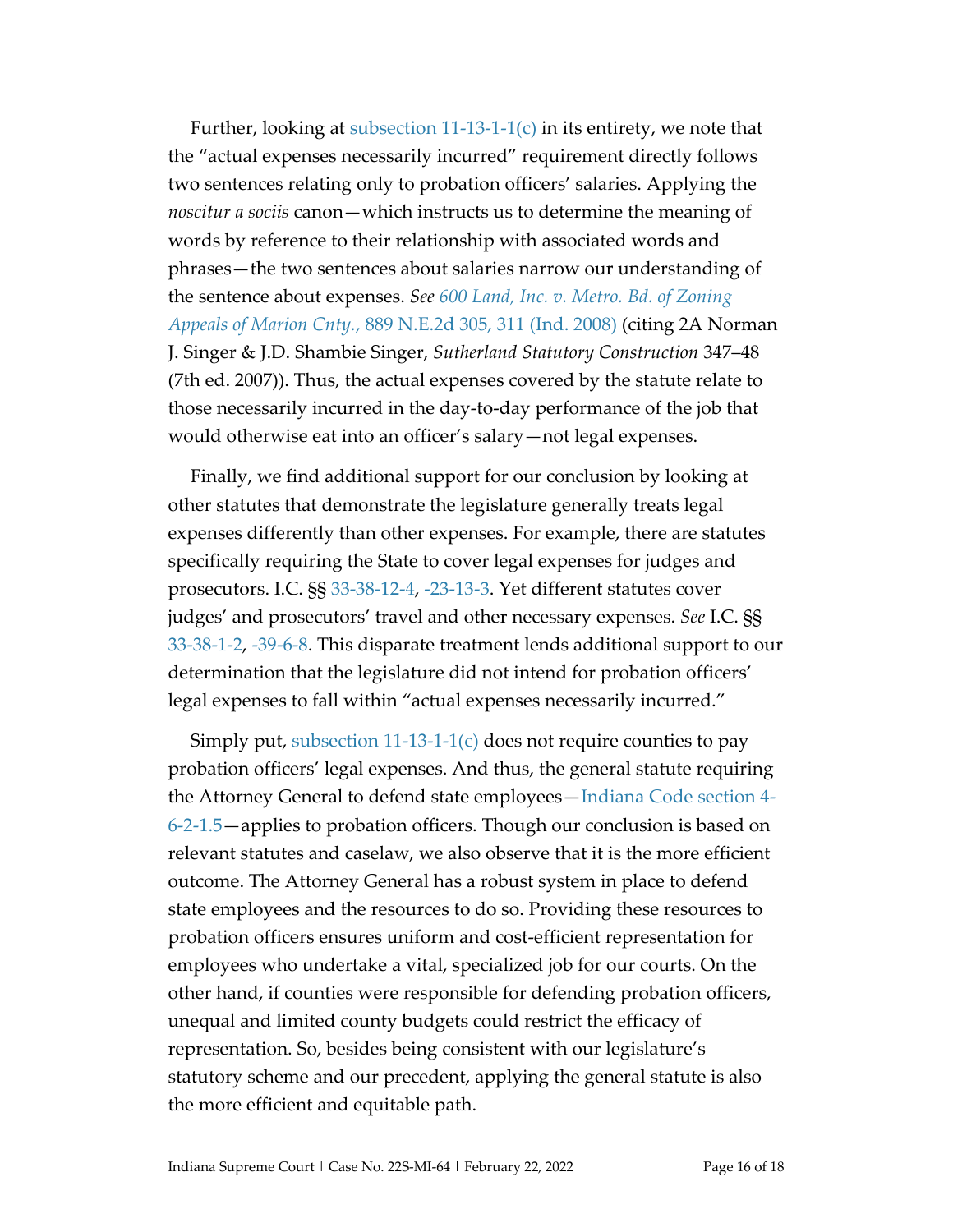We note in closing that, based on the underlying claims in the pending federal litigation, with a duty to defend comes a duty to indemnify. *See* Ind. Code §§ [34-13-3-5,](https://1.next.westlaw.com/Document/NAFBC6760816D11DB8132CD13D2280436/View/FullText.html?transitionType=UniqueDocItem&contextData=(sc.UserEnteredCitation)&userEnteredCitation=I.C.+34-13-3-5) [-4-1.](https://1.next.westlaw.com/Document/NC5BB81E0816D11DB8132CD13D2280436/View/FullText.html?transitionType=UniqueDocItem&contextData=(sc.UserEnteredCitation)&userEnteredCitation=I.C.+34-13-4-1) But we also point out that finding a general statutory duty on the part of the Attorney General to represent probation officers still allows the Attorney General to decline representation where circumstances warrant. Indeed, representation is required only if the Attorney General "determines that [the lawsuit] has arisen out of an act which such official or employee in good faith believed to be within the scope of the official's or employee's duties as prescribed by statute or duly adopted regulation." I.C.  $\S$  4-6-2-1.5(a). That determination is not ours to make.

## **Conclusion**

Based on our statutes and caselaw that establish probation officers' unique and inextricable link with the judiciary—a state entity—we hold that probation officers are state employees for purposes of the general statute requiring the Attorney General to defend state employees. And since no other statute requires another entity to pay their legal expenses, that statute applies to probation officers. We thus reverse the trial court's grant of summary judgment to the State Appellees and remand for proceedings consistent with this opinion.[3](#page-16-0)

David, Massa, Slaughter, and Goff, JJ., concur.

<span id="page-16-0"></span><sup>&</sup>lt;sup>3</sup> We thank all amici for their helpful briefs: Probation Officers Professional Association of Indiana, Association of Indiana Counties, Indiana Association of County Commissioners, and Indiana County Councils Association.